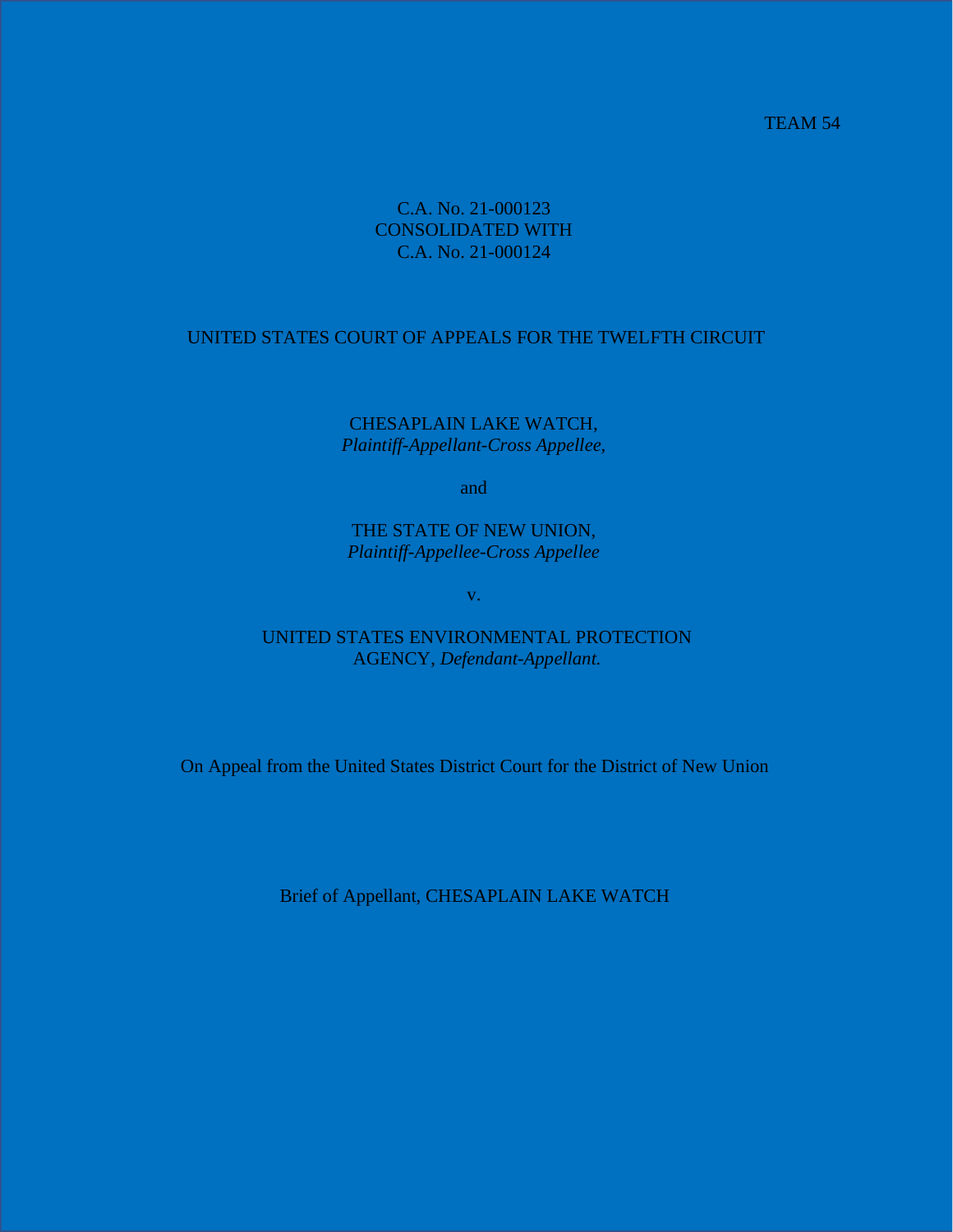# **TABLE OF CONTENTS**

| 1.             |                                                                              |  |  |  |
|----------------|------------------------------------------------------------------------------|--|--|--|
| 2.             | LAKE CHESAPLAIN'S ECOLOGICAL INTEGRITY IS OF PARAMOUNT IMPORTANCE TO THE     |  |  |  |
|                |                                                                              |  |  |  |
| 3.             | LAKE CHESAPLAIN'S WATERS ARE SIGNIFICANTLY DEGRADED BY PHOSPHORUS POLLUTION  |  |  |  |
|                |                                                                              |  |  |  |
| $\mathbf{4}$ . | STATE REGULATORS AND OPERATORS OF REGULATED PHOSPHORUS SOURCES RESISTED      |  |  |  |
|                |                                                                              |  |  |  |
| 5.             |                                                                              |  |  |  |
| 6.             |                                                                              |  |  |  |
|                |                                                                              |  |  |  |
|                |                                                                              |  |  |  |
| 1.             | THE EPA'S DETERMINATION TO REJECT THE NEW UNION CHESAPLAIN WATERSHED         |  |  |  |
|                | PHOSPHORUS TMDL AND ADOPT ITS OWN TMDL AND IMPLEMENTATION PLAN FOR THE LAKE  |  |  |  |
|                | CHESAPLAIN WATERSHED IS RIPE FOR JUDICIAL REVIEW BECAUSE THE PLAINTIFFS FACE |  |  |  |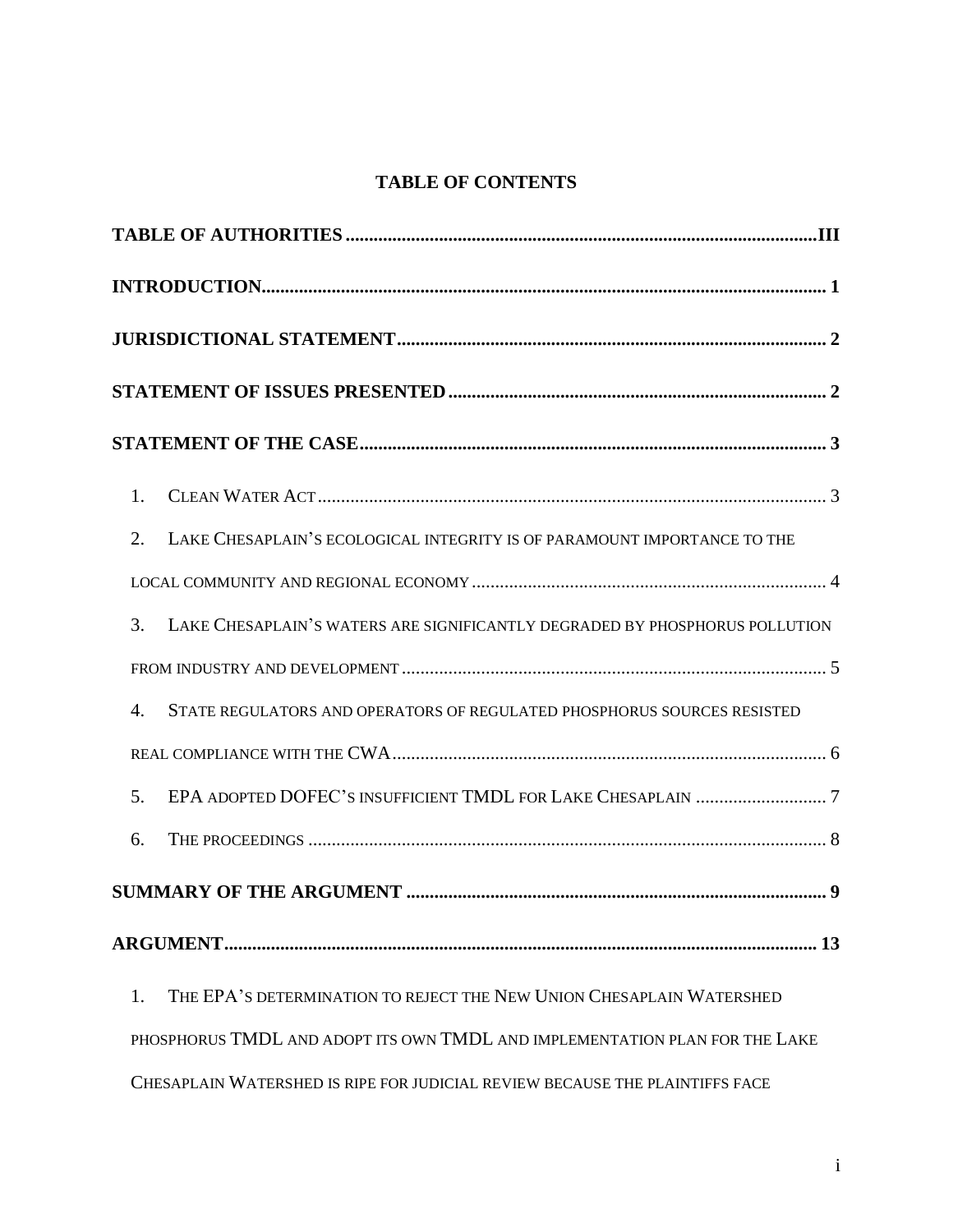| SIGNIFICANT HARDSHIP AND THE ISSUES PRESENTED ARE PURELY LEGAL DISPUTES ON A                        |  |  |  |
|-----------------------------------------------------------------------------------------------------|--|--|--|
|                                                                                                     |  |  |  |
| EPA'S RULE DEFINING THE TERM "TOTAL MAXIMUM DAILY LOAD" TO REQUIRE<br>2.                            |  |  |  |
| WASTELOAD ALLOCATIONS AND LOAD ALLOCATIONS IS OWED DEFERENCE UNDER THE CHEVRON                      |  |  |  |
| FRAMEWORK, AS IT SPEAKS TO A GAP IN THE CLEAN WATER ACT AND MORE THAN REASONABLY                    |  |  |  |
|                                                                                                     |  |  |  |
| Chevron step one: the CWA is ambiguous as to the requirements for a TMDL, and it<br>a.              |  |  |  |
|                                                                                                     |  |  |  |
| Chevron step two: EPA's rule reasonably aligns with the purpose of the CWA.  21<br>$b$ .            |  |  |  |
| EPA'S ADOPTION OF A TMDL FOR THE LAKE CHESAPLAIN WATERSHED CONSISTING OF AN<br>3.                   |  |  |  |
| ANNUAL POLLUTION LOADING REDUCTION TO BE PHASED IN OVER FIVE YEARS VIOLATES THE                     |  |  |  |
| CWA § 303(D) REQUIREMENTS FOR A VALID TMDL BECAUSE IT GOES AGAINST BOTH THE                         |  |  |  |
| STATUTORY LANGUAGE OF THE CWA AND THE OVERALL PURPOSE OF THE CWA AND TMDL                           |  |  |  |
|                                                                                                     |  |  |  |
| THE EPA'S ADOPTION OF A CREDIT FOR ANTICIPATED BMP POLLUTION REDUCTIONS TO<br>$\mathcal{A}_{\cdot}$ |  |  |  |
| REDUCE THE STRINGENCY OF WASTELOAD ALLOCATIONS FOR POINT SOURCES FOR                                |  |  |  |
| IMPLEMENTATION OF THE LAKE CHESAPLAIN TMDL WAS ARBITRARY AND CAPRICIOUS                             |  |  |  |
|                                                                                                     |  |  |  |
|                                                                                                     |  |  |  |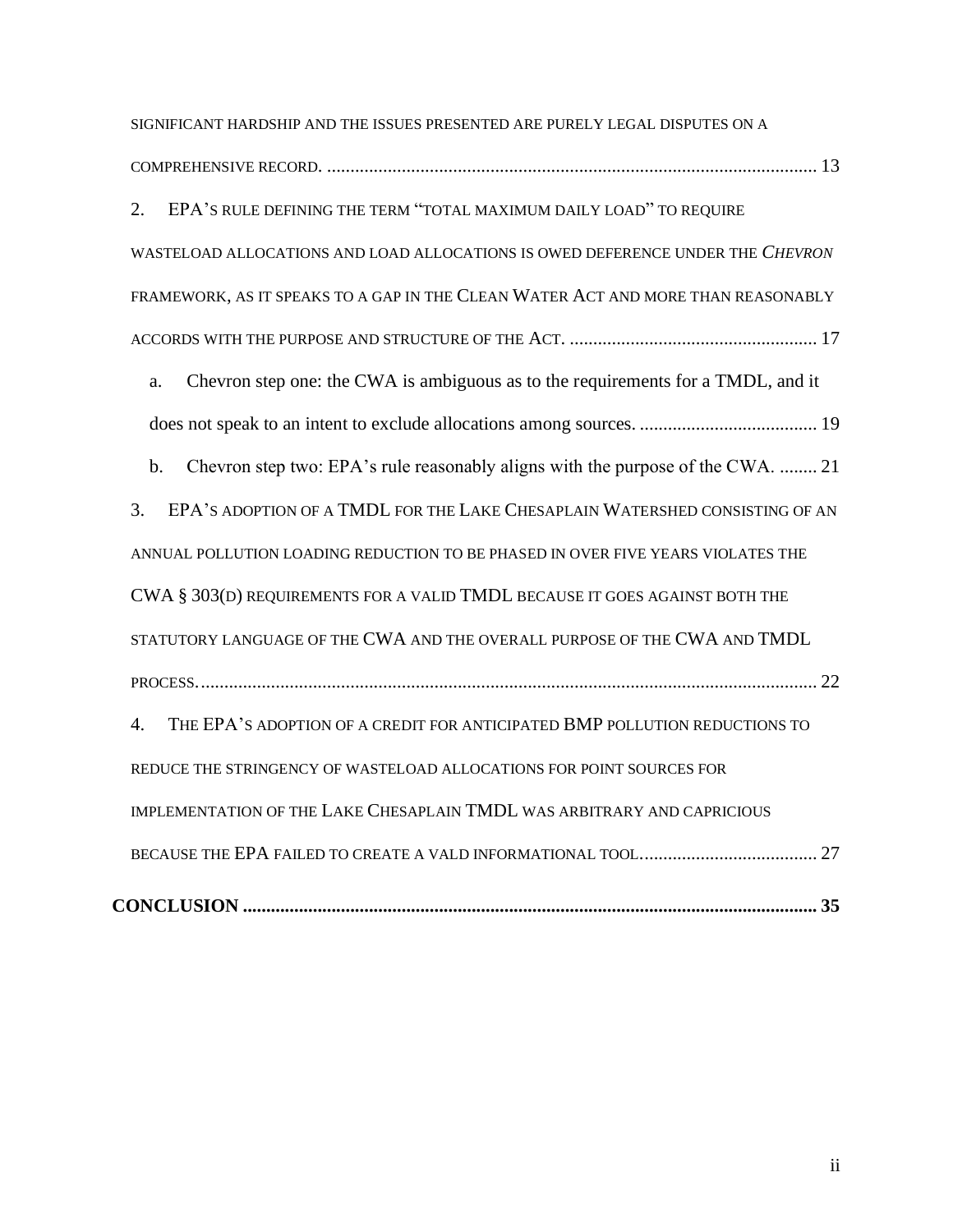# **TABLE OF AUTHORITIES**

| Abbott Lab'ys v. Gardner,                         |
|---------------------------------------------------|
| Am. Farm Bureau Fed'n,                            |
| Anacostia Riverkeeper, Inc. v. Wheeler,           |
| Ark. v. Okla.,                                    |
| Barnhart v. Walton,                               |
| Bethlehem Steel Corp. v. Train,                   |
| Bullard v. Blue Hills Bank,                       |
| Burlington Truck Lines, Inc. v. U.S.,             |
| Chevron, U.S.A, Inc. v. NRDC, Inc.,               |
| City of Arcadia v. U.S. EPA,                      |
| Ctr. for Biological Diversity v. EPA,             |
| Dioxin/Organochlorine Ctr. v. Clarke,<br>21       |
| Dunn-McCampbell Royalty Int. v. Nat'l Park Serv., |
|                                                   |

Env't Def. Fund v. Costle,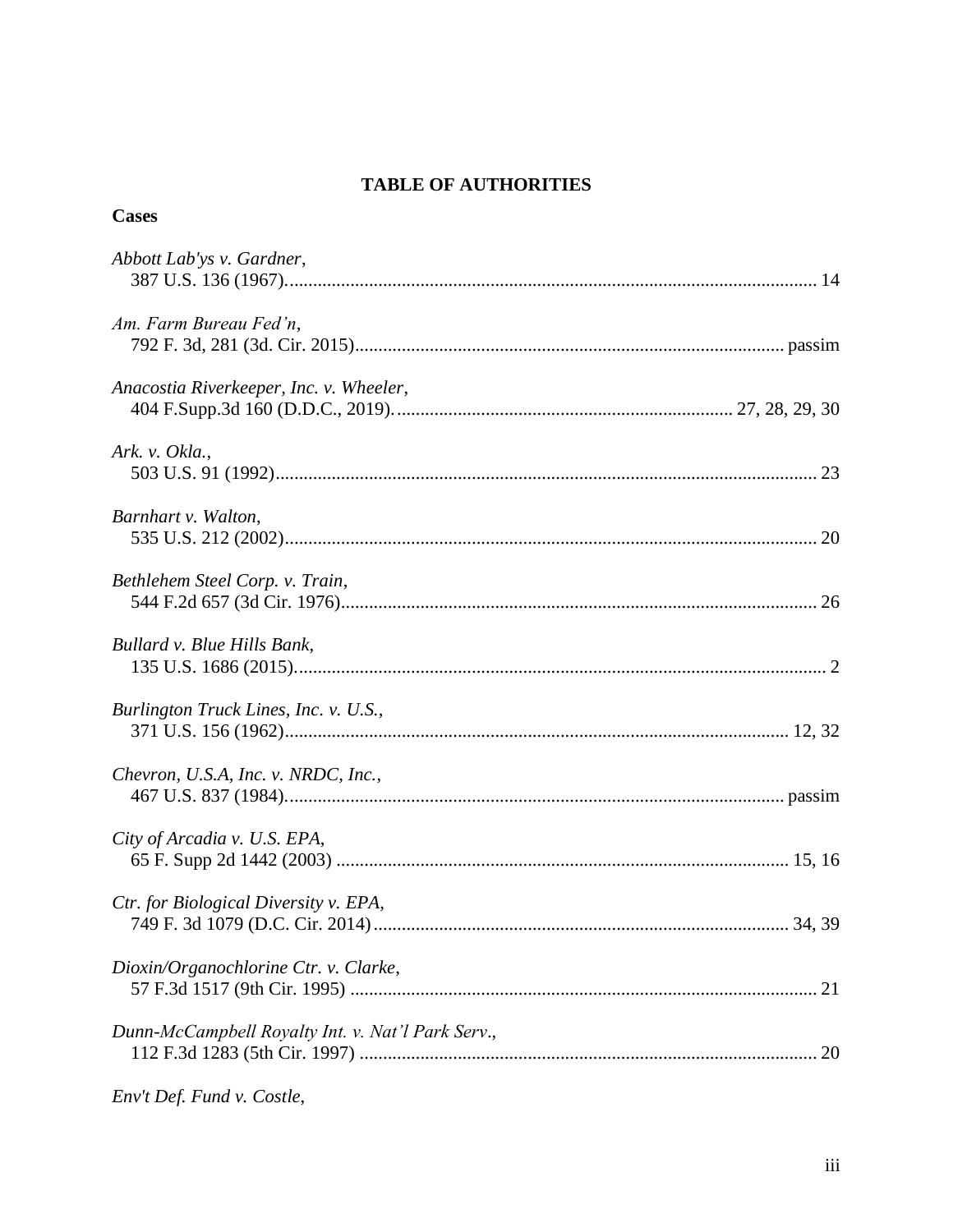| Friends of the Earth, Inc. v. EPA,                           |  |
|--------------------------------------------------------------|--|
| Galindo v. Stoody Co.,                                       |  |
| Hayes v. Whitman,                                            |  |
| Hilao v. Est. of Marcos,                                     |  |
| Motor Vehicle Mfrs. Ass'n v. State Farm Mut. Auto. Ins. Co., |  |
| Ohio Forestry Ass'n, Inc. v. Sierra Club,                    |  |
| Pronsolino v. Nastri,                                        |  |
| Sierra Club v. EPA,                                          |  |
| Sierra Club v. Meiburg,                                      |  |
| Sierra Forest Legacy v. Sherman,                             |  |
| Thomas v. Jackson,                                           |  |
| Upper Blackstone Water Pollution Abatement Dist. v. EPA,     |  |
| Walters v. Reno,                                             |  |
| Whitman v. Am. Trucking Ass'n, Inc.,                         |  |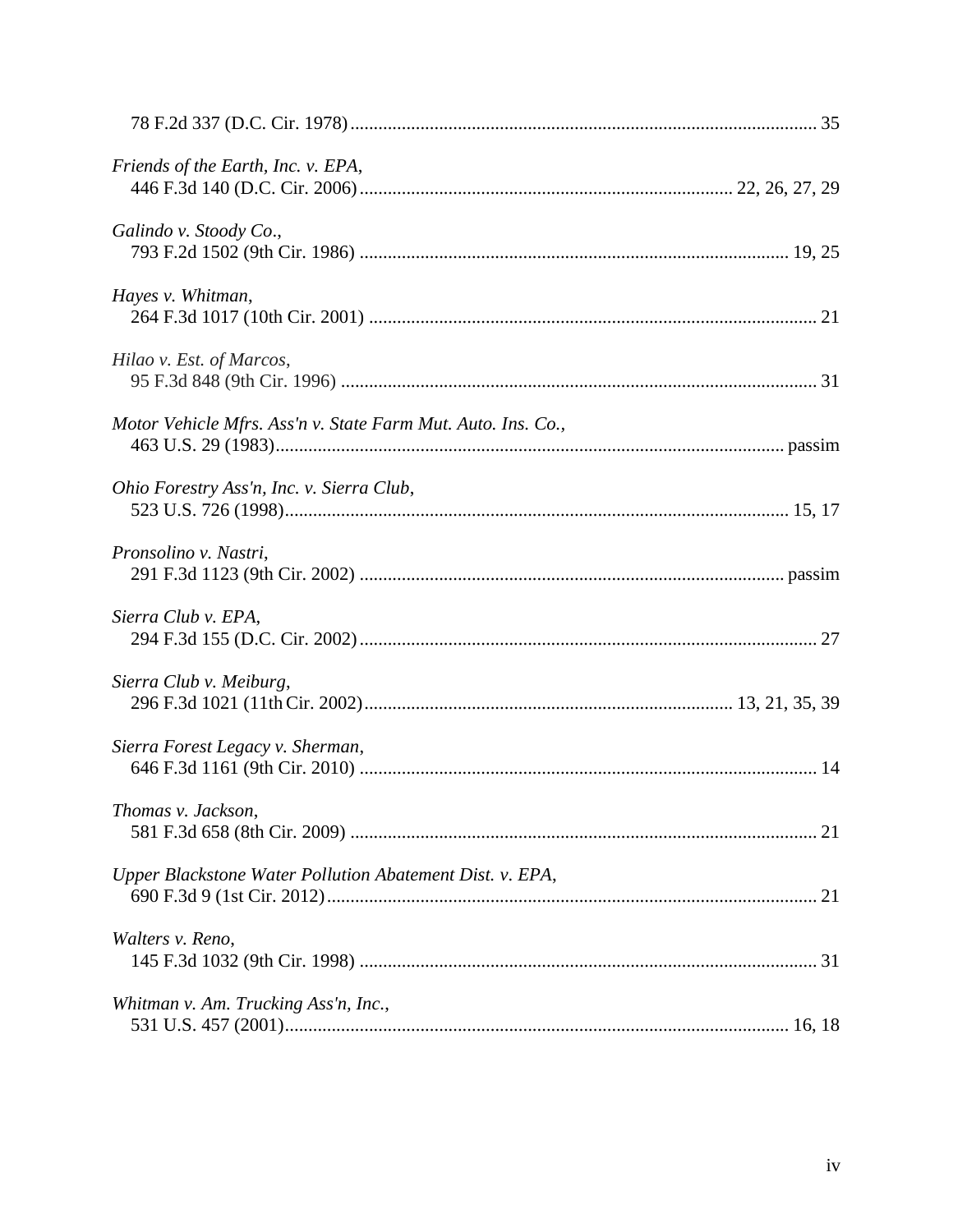# **Statutes**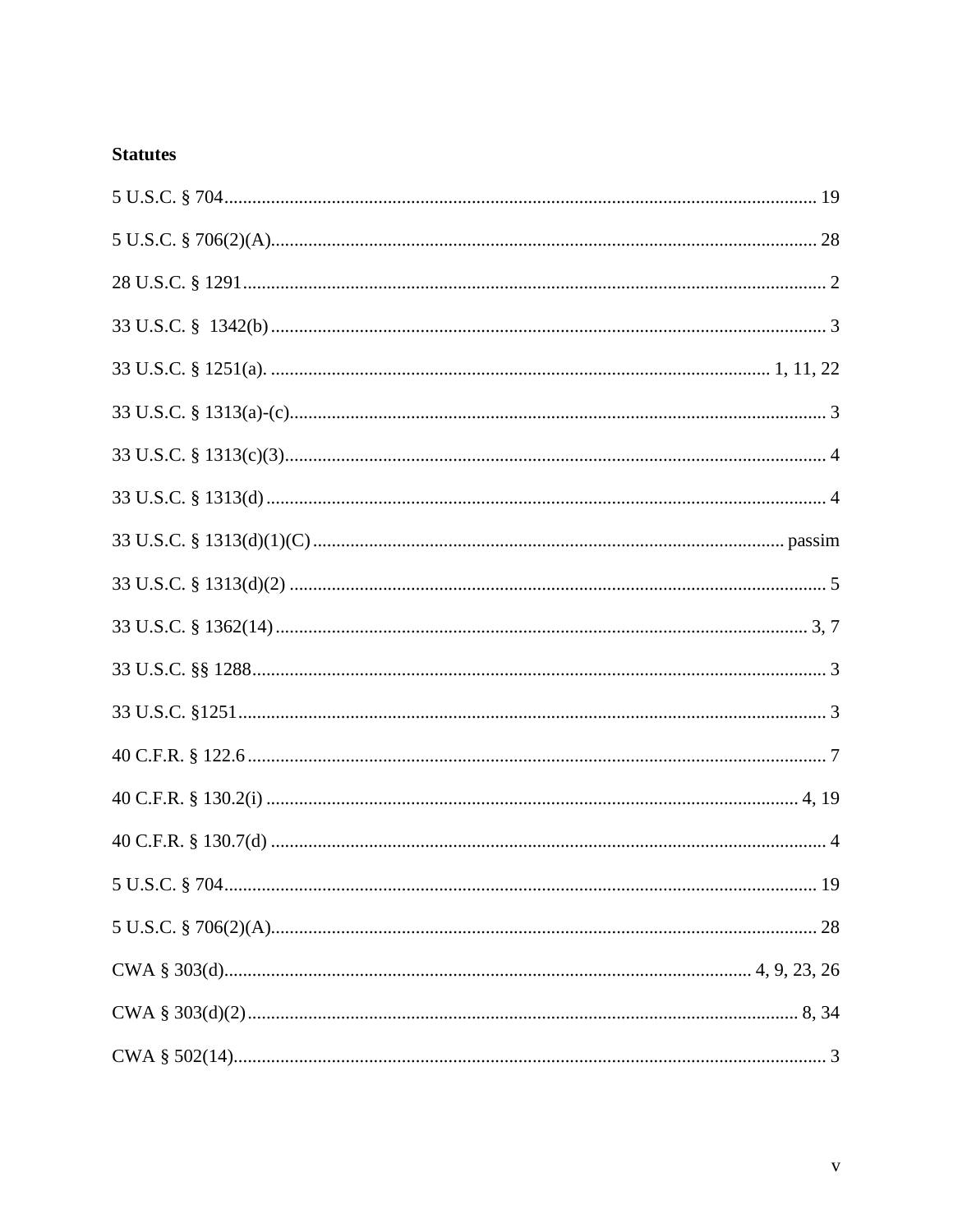#### **INTRODUCTION**

Congress created the Clean Water Act (CWA) to "restore and maintain the chemical, physical, and biological integrity of the Nation's waters." 33 U.S.C. § 1251(a). This case concerns whether or not the Environmental Protection Agency (EPA) and the State of the New Union have acted in accordance with the statute in terms of both the explicit language, Congressional intent, and overall purpose of the CWA. This is also a case about administrative law and how it applies to the review of environmental issues and agency action.

In the past several years, Lake Chesaplain has transformed from a pristine, beautiful body of water to one suffering from excessive algae growth, a decrease in dissolved oxygen, and phosphorus levels over double the standard amount for a healthy lake ecosystem. Record at 8. Just over 10 years ago, Lake Chesaplain was designated as a Class AA water, a distinction reserved only for the highest quality waters in the state. *Id.* Now, the lake is classified as an "impaired water," which necessitates the adoption and implementation of more stringent water quality standards. *Id.*

Both EPA and the State of the New Union have an opportunity to reverse the damage done to Lake Chesaplain. However, these actors can only restore the lake's ecological and economic benefits by complying with the CWA. Yet, EPA's current TMDL violates the statute for several reasons. First, EPA's TMDL does not include "daily" limits on loading which the CWA requires for the achievement of water quality goals. Record at 9. Further, EPA has designed a TMDL that is a faulty informational tool because it does not consider the lack of implementation of Best Management Practices (BMPs) to reduce pollution. Record at 10.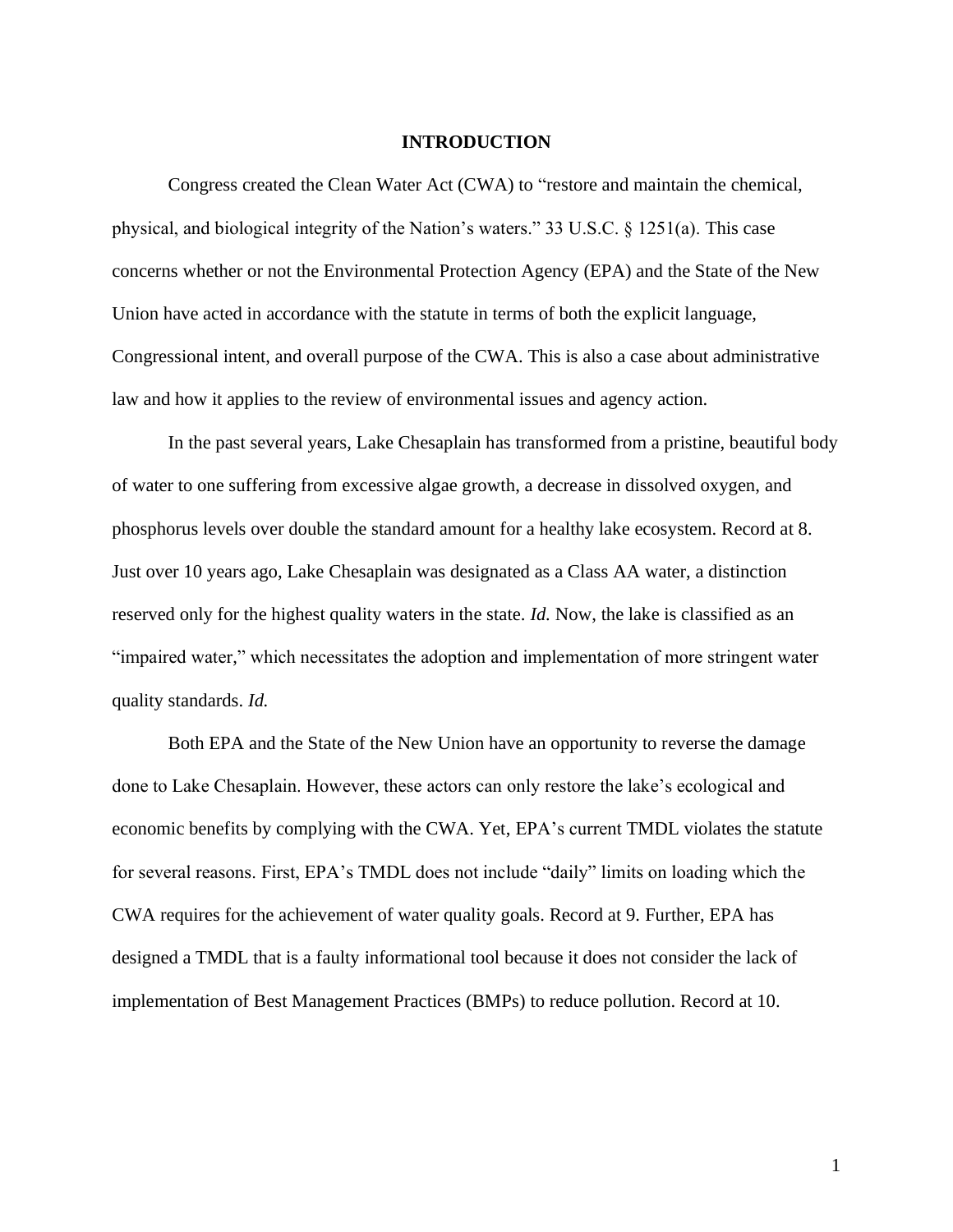As the current plan stands, Lake Chesaplain will not return to its pristine state any time soon. The Clean Water Act was designed to protect and enhance the Nation's water quality, and that goal is at the center of our case.

#### **JURISDICTIONAL STATEMENT**

Chesaplain Lake Watch (CLW) appeals from an Order granting partial summary judgment for defendant EPA and the State of New Union, entered on August 15, 2021, by the United States District Court for the District of New Union, No. 66-CV-2020 and No. 73-CV-2020 (consolidated cases). CLW, the State of New Union, and EPA each filed a timely Notice of Appeal. The United States Court of Appeals for the Twelfth Circuit has jurisdiction over this appeal under 28 U.S.C. § 1291, which provides that "the court of appeals shall have jurisdiction of appeals from all final decisions of the district courts of the United States." An order granting summary judgment is a final decision, and thus appealable. *Bullard v. Blue Hills Bank*, 135 U.S. 1686, 1694 (2015).

## **STATEMENT OF ISSUE PRESENTED**

- I. Is EPA's determination to reject the New Union Chesaplain Watershed phosphorus TMDL and adopt its own TMDL and implementation plan for the Lake Chesaplain Watershed ripe for judicial review?
- II. Is EPA's determination to reject the New Union Chesaplain Watershed phosphorus TMDL on the grounds that the TMDL failed to include wasteload allocations and load allocations contrary to law, as an incorrect interpretation of the term "total maximum daily load" in CWA  $\S 303(d)$ ?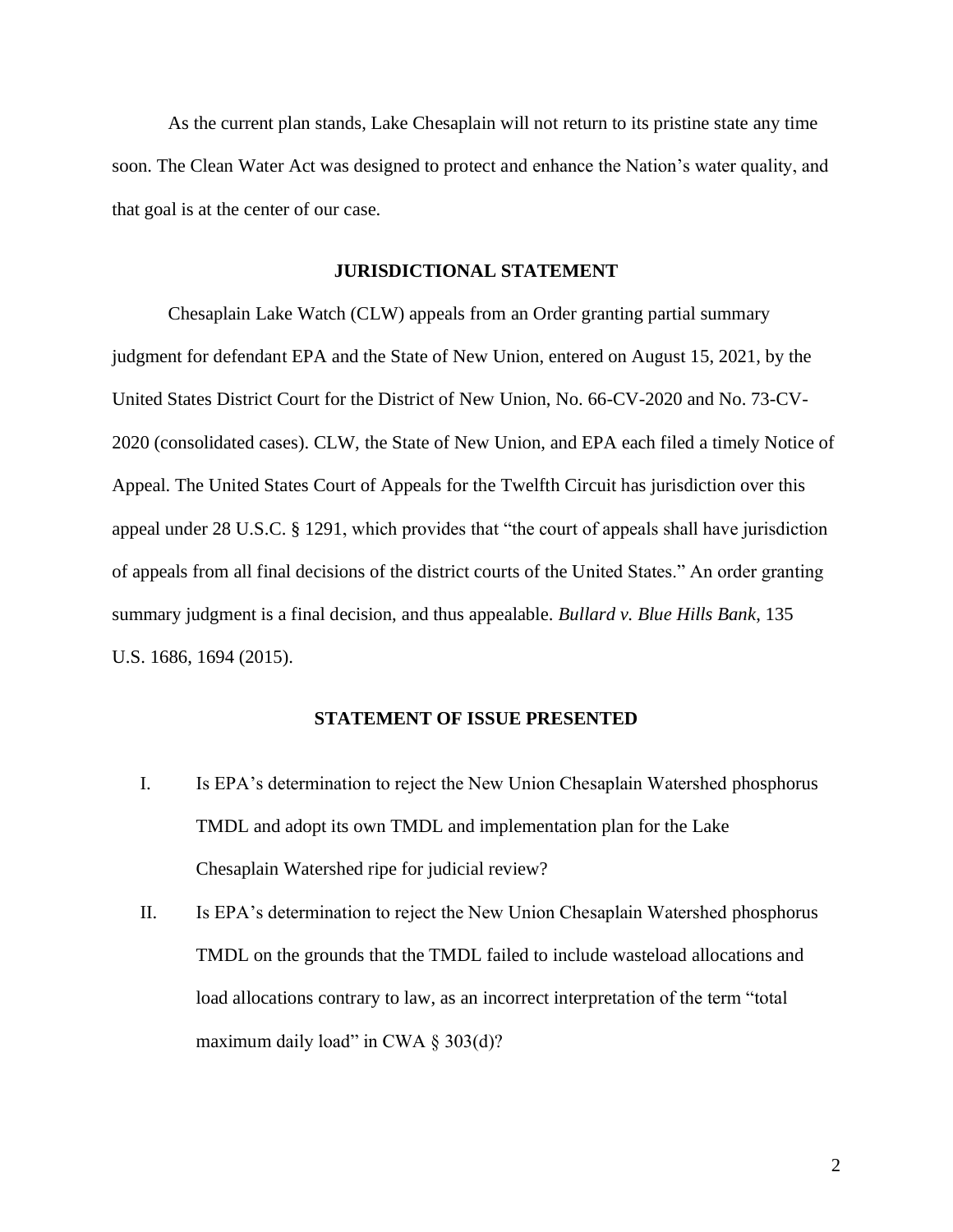- III. Is EPA's adoption of a TMDL for the Lake Chesaplain Watershed consisting of an annual pollution loading reduction to be phased in over five years in violation of the CWA § 303(d) requirements for a valid TMDL?
- IV. Is EPA's adoption of a credit for anticipated BMP pollution reductions to reduce the stringency of wasteload allocations for point sources for implementation of the Lake Chesaplain TMDL arbitrary and capricious or an abuse of discretion due to the lack of assurance of BMP implementation?

### **STATEMENT OF THE CASE**

### <span id="page-8-0"></span>**1. Clean Water Act**

The CWA established a comprehensive system of regulation of point source discharges of pollutants into the waters of the United States. 33 U.S.C. § 1362(14). Nonpoint source discharges are not directly regulated under the Act. *See* 33 U.S.C. §1251 et seq. Under the CWA, the EPA establishes national standards, but leaves to the states implementation of permitting, *see* 33 U.S.C. § 1342(b), and water quality improvement, *see* 33 U.S.C. §§ 1288, 1313.

Under the CWA, each state must adopt and periodically revise water quality standards (WQS) for waters within its boundaries. 33 U.S.C. § 1313(a)-(c). A WQS prescribes the appropriate uses for a body of water, as well as the water quality criteria in either numerical or narrative form necessary to support designated uses. *See* 33 U.S.C. § 1313(c)(2)(A)-(B); 40 C.F.R. § 131.3(b). A state must identify, and biennially review and update, a list of its waters that do not meet the WQS. 40 C.F.R. § 130.7(d).

Once a body has been included on this list of impaired waters, CWA § 303(d) requires that the state develop and submit to EPA a "total maximum daily load" (TMDL) for offending pollutants. 33 U.S.C. § 1313(d). The TMDL should be "at a level necessary to implement the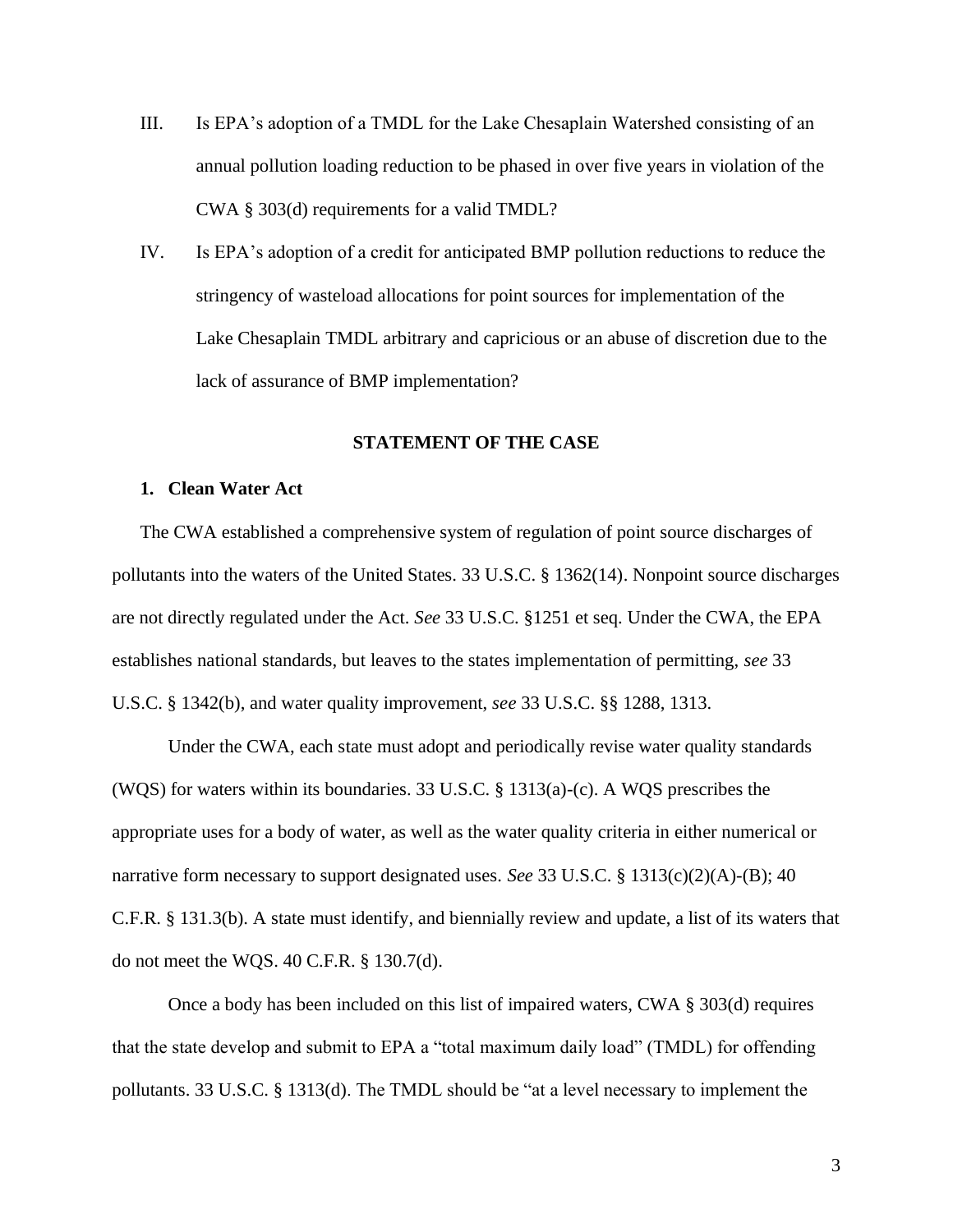applicable water quality standards with seasonal variations and a margin of safety which takes into account any lack of knowledge concerning the relationship between effluent limitations and water quality." 33 U.S.C. § 1313(d)(1)(C). EPA regulations define a TMDL as "the sum of individual [wasteload allocations] for point sources and [load allocations] for nonpoint sources and natural background." 40 C.F.R. § 130.2(i). This means that a state must not only establish a total amount of a pollutant permissible for a body of water, but also allocate that total amount among regulated point sources, considering both natural background sources and nonpoint sources. A state may make wasteload allocations less stringent where it takes credit for nonpoint source pollution reductions achieved through BMPs or other nonpoint source controls. 40 C.F.R. § 130.2(i).

EPA may review, approve, or reject any step in the water quality standards process as outlined above. *See* 33 U.S.C. §§ 1313(c)(3)-(d)(2). The agency may develop its own WQS, list of impaired waters, or TMDLs where appropriate. *Id*.

# <span id="page-9-0"></span>**2. Lake Chesaplain's ecological integrity is of paramount importance to the local community and regional economy.**

Lake Chesaplain has historically supported diverse regional economic activities by both providing natural resources and ecological services and drawing a local workforce and touristspending. *See* Record at 7. The Lake's shores sustain timber harvest and agriculture. *Id.* The Lake Chesaplain watershed hosts ten large-scale hog production facilities, also known as concentrated animal feeding operations (CAFOs). *Id.* A high-volume slaughterhouse at the north end of the lake services these operations. *Id.* Lake Chesaplain's waters also draw significant tourism and outdoor recreation. *Id.* The Lake's clear, clean waters have historically attracted boaters, fishers, beach-goers, campers, and hikers from the entire mid-north region of the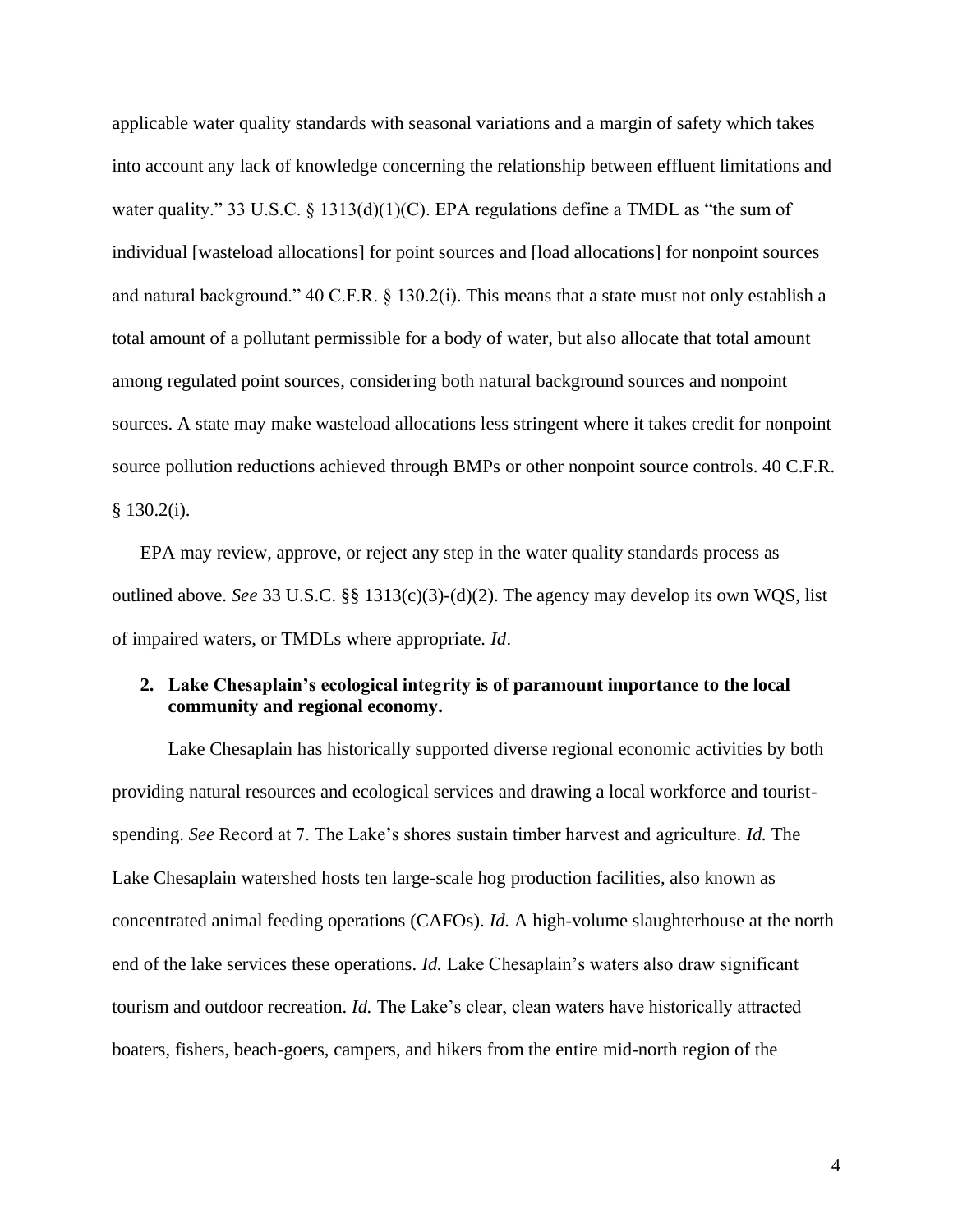country. *Id.* Recreational attractions have drawn many to build second homes on the Lake's eastern shore, supporting the local construction industry. *Id.*

Additionally, Lake Chesaplain directly impacts the health of locals. *See generally id.* at 7- 8. As a Class AA body of water, Lake Chesaplain is designated for drinking water in New Union and for primary contact recreation, like swimming. *Id.* at 8. Because residents are likely to ingest or come in direct contact with the Lake's waters, the integrity of these waters bears directly on their health. *See id.* Moreover, Lake Chesaplain's peaceful waters and recreational opportunities have historically provided residents and visitors alike mental health benefits and a sense of connection to the region's natural history. *See id.* at 7-8.

# <span id="page-10-0"></span>**3. Lake Chesaplain's waters are significantly degraded by phosphorus pollution from industry and development.**

Prior to 1900, Lake Chesaplain had excellent water quality. *Id.* at 7. Beginning in the 1990s, however, the watershed experienced an increase in economic development, and with it greater pollution. *Id.* During this period, the CAFOs and slaughterhouse were developed, and second home construction surged. *Id.* These second homes were, and are largely served by, septic systems. *Id.*

By the late 2000s, the Lake had heavy algae, reduced clarity, decreased dissolved oxygen levels, and foul odors. *Id.* Fish productivity waned, local beaches became unsuitable for swimming, recreation ceased to bring in as much revenue, and property values declined. *Id.* The Chesaplain Commission issued a 2012 report confirming that the Lake was suffering from eutrophication due to excessive phosphorus in the water. *Id.* at 8. The Commission determined that the maximum healthy phosphorus level would be 0.014 mg/l throughout the lake.

*Id.* Measurements indicated, however, that phosphorus levels in the lake were significantly over this level, ranging from 0.020 to 0.034 mg/l. *Id.*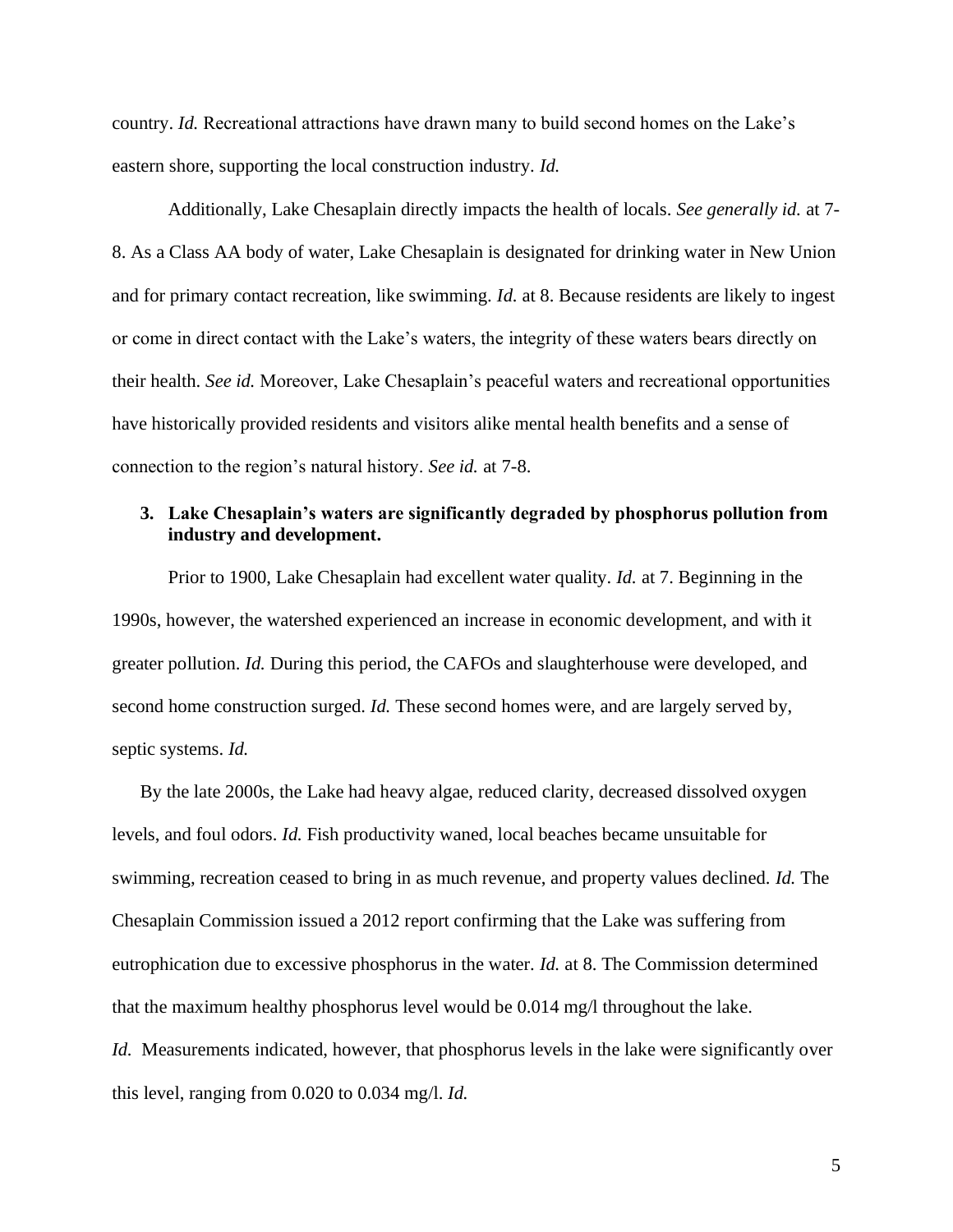## <span id="page-11-0"></span>**4. State regulators and operators of regulated phosphorus sources resisted real compliance with the CWA.**

In 2014, the New Union Division of Fisheries and Environmental Control (DOFEC) adopted a water quality criteria for the Lake of 0.014 mg/l of phosphorus. *Id.* Lake Chesaplain was not in compliance, so DOFEC included the Lake on the list of impaired waters it submitted to EPA in 2014. *Id.* DOFEC did not, however, submit a TMDL for Lake Chesaplain. *Id.* EPA failed to object to this, and DOFEC did not initiate rulemaking on a TMDL until Chesaplain Lake Watch brought attention to this failure. *Id.*

In advance of the TMDL rulemaking, the Chesaplain Commission issued a supplemental report in 2016 identifying phosphorus inputs into the Lake and maximum phosphorus loadings consistent with achieving the 0.014 mg/l standard. *Id.* The report identified a maximum loading of 120 metric tons (mt) annually, *id.*, as well as acceptable loadings from the following sources: point sources at Chesaplain Mills Sewage Treatment Plant (23.4 mt), *id.*, and Chesaplain Slaughterhouse (38.5 mt), *id.*; nonpoint sources of CAFO Manure Spreading (54.9 mt), *id.* at 9, agricultural sources (19.3 mt), *id.*, and septic tank inputs (11.6 mt), *id.*; and natural sources (32.3 mt). *Id.* The report emphasized that CAFOs were responsible for substantial phosphorus loading into the Lake, despite having been classified as "non-discharging" and not being subject to CWA permits. *Id.* Despite compliance with state mandated nutrient management plans and the CWA exemption for agricultural stormwater runoff, significant quantities of phosphorus travelled from these facilities to the Lake. *Id.*; *see* 33 U.S.C. § 1362(14). The report also identified that significant phosphorus loading was attributable to private home septic systems, despite their exemption from CWA permitting because they discharge to groundwater rather than directly to surface water. Record at 9. Additionally, the report observed that neither the slaughterhouse nor the sewage treatment plant had permit limits for phosphorus. Record at 9. (As of writing this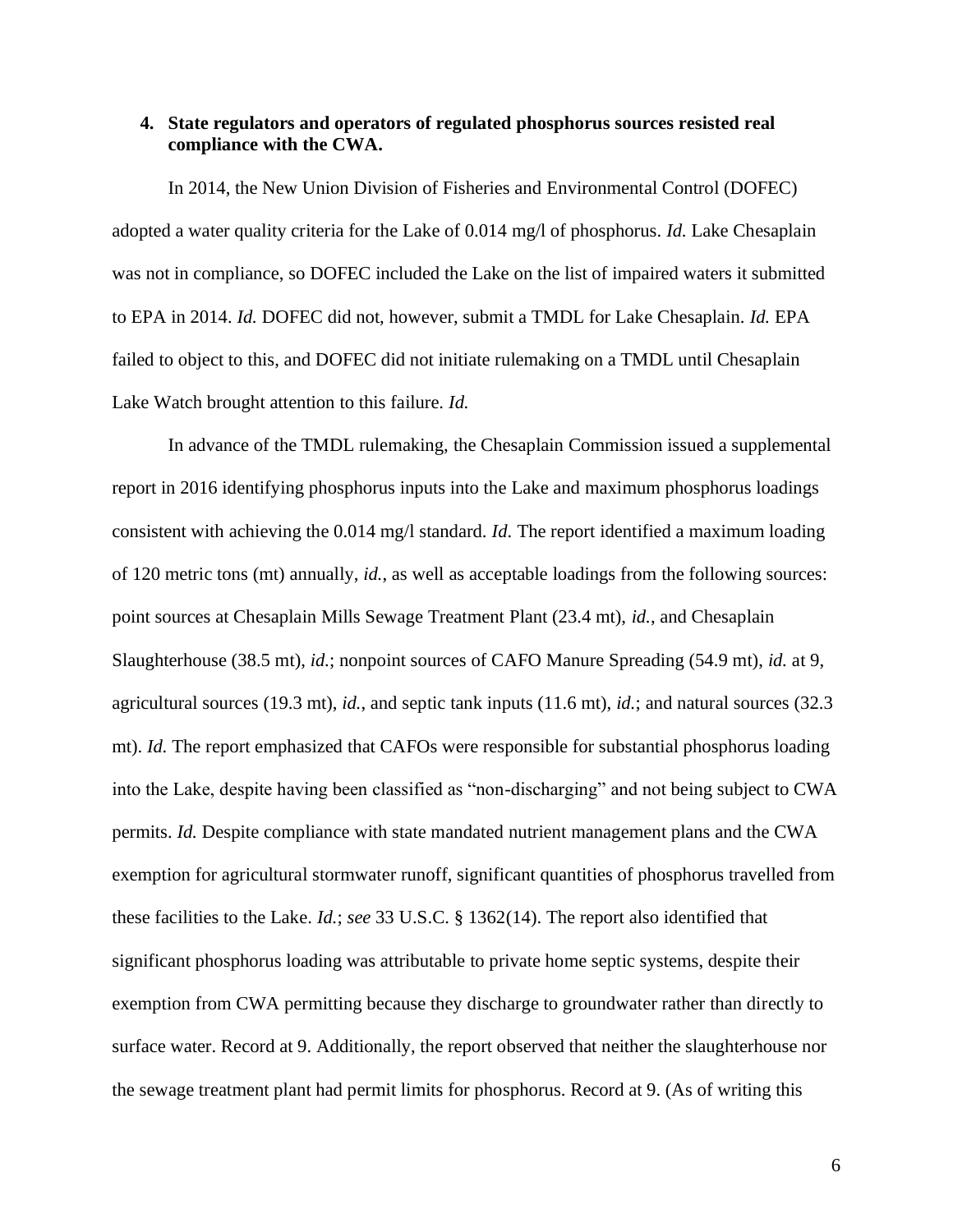brief, both the Slaughterhouse and Sewage Treatment Plant are operating under expired NPDES permits, and neither is subject to phosphorus discharge limits. See 40 C.F.R. § 122.6.) *Id.* at 10.

In October 2017, DOFEC published a notice of a proposal to implement the TMDL through a phased 35% reduction in phosphorus discharges from point and nonpoint sources over five years, starting at a baseline of 180mt. *Id.* at 9. The point source reductions would be integrated as permit limits. *Id.* Nonpoint source reductions would be accomplished through a series of BMP programs focused on agricultural, CAFO, and private septic system sources. *Id.* Despite the unchallenged scientific urgency behind these proposals, the operators of point and nonpoint sources vigorously protested their perceived impositions to their businesses and activities. *Id.* Ultimately, DOFEC acquiesced to these protests and adopted a TMDL in July 2018 that consisted solely of a 120 mt annual phosphorus maximum. *Id.* at 10. The TMDL did not include wasteload or load allocations. *Id.*

## <span id="page-12-0"></span>**5. EPA adopted DOFEC's insufficient TMDL for Lake Chesaplain.**

EPA rejected the July 2018 TMDL, pursuant to CWA § 303(d)(2). *Id.* In May 2019, after notice and comment, EPA adopted the original DOFEC TMDL proposal, which included the five-year phased phosphorus reduction plan. *Id.* This was to be achieved through a combination of permit controls at point sources and BMP requirements for nonpoint sources. *Id.* No enforcement plan was specified for the BMP measures. *Id.* To date, New Union has taken no steps to require phosphorus reduction BMPs by nonpoint sources. *Id.* New Union's nutrient management permits for the hog CAFOs have also not been modified to incorporate any phosphorus reduction measures. *Id.*

Additionally, DOFEC has proposed to modify the permits for both the slaughterhouse and sewage treatment plant to reflect the phased 35% annual phosphorus loading reduction, but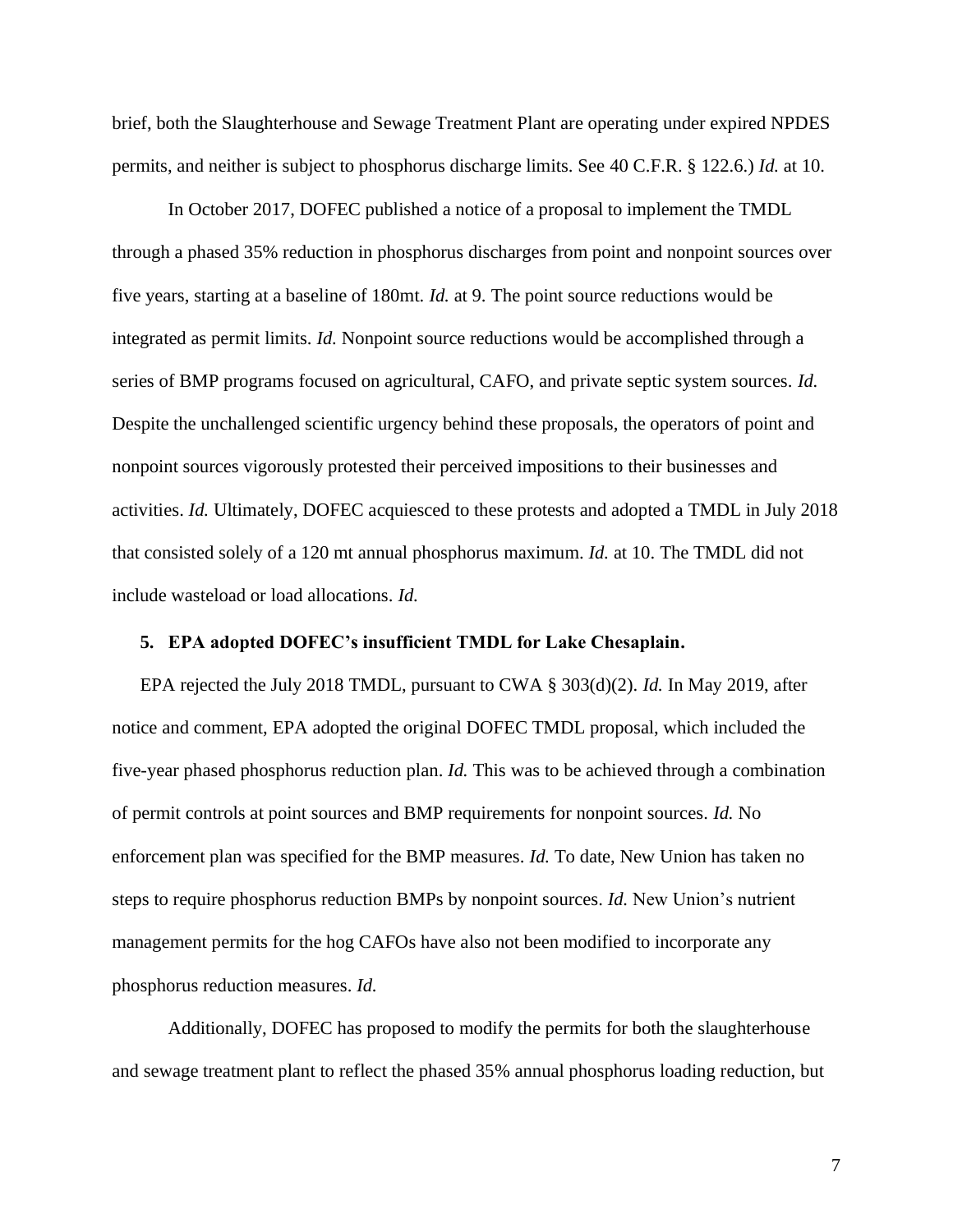these facilities have sought administrative hearings to challenge this on the basis of cost of compliance. *Id.* To date, Lake Chesaplain's waters continue to violate established water quality standards. *Id.*

#### <span id="page-13-0"></span>**6. The proceedings**

At the District Court, New Union challenged EPA's rejection of its proposed TMDL consisting solely of the 120 mt/year total loading for the Lake Chesaplain watershed. *Id.* at 11. It asserted that EPA's interpretation of "total maximum daily load" to include wasteload and load allocations violated CWA § 303(d). *Id.* Chesaplain Lake Watch challenged the selected TMDL because 1) it incorporated phased percentage reduction in annual loadings, rather than a fixed daily limit on total loadings, and 2) EPA improperly took credit for phosphorus load allocation reductions anticipated from the implementation of BMPs for nonpoint sources. *Id.* EPA disagreed with the merits of both plaintiffs' claims and argued that the complaints should be dismissed for lacking ripeness. *Id.*

The District Court determined that the claims raised were fit for adjudication and that plaintiffs New Union and Chesaplain Lake Watch would be prejudiced if the validity of EPA's Lake Chesaplain TMDL were not subject to immediate judicial review. *Id.* at 12. The court ultimately granted summary judgment to Chesaplain Lake Watch and held that an annual pollution loading reduction to be phased in over five years violated the CWA at § 303(d). *Id.* at 15. The court granted summary judgment in favor of New Union on the other matters. *Id.* at 14- 16. It determined 1) that EPA's interpretation of the term "total maximum daily load" to include both wasteload and load allocations violated the CWA at § 303(d), *id.* at 14, and 2) that EPA's decision to provide a credit for nonpoint source pollution reductions through implementation of BMPs was not arbitrary or capricious or an abuse of discretion. *Id.* at 16. It vacated EPA's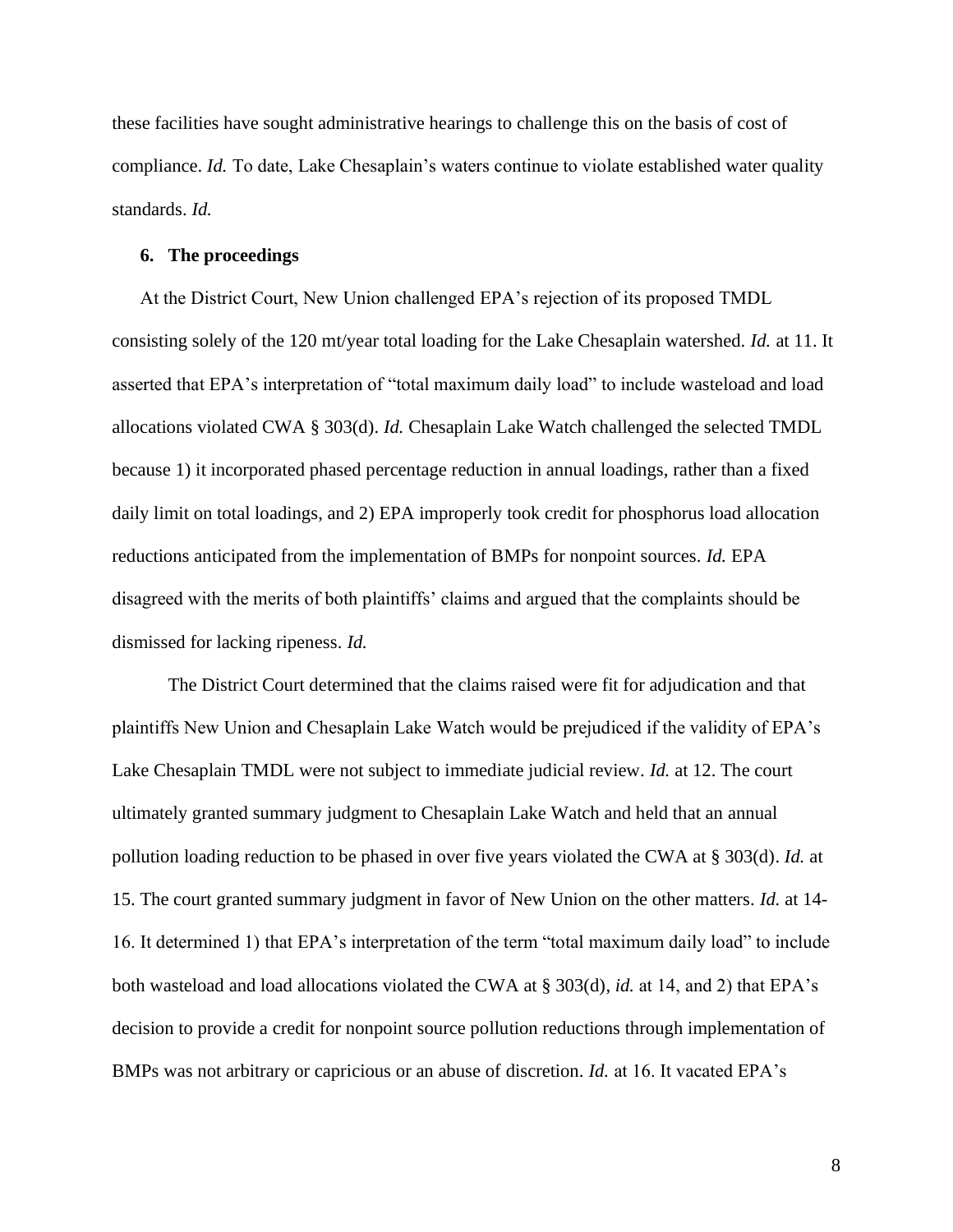determination to reject New Union's Lake Chesaplain TMDL and ordered the agency to reinstate that version of the TMDL. *Id.*

In the present proceedings, Chesaplain Lake Watch appeals from these determinations. *Id.* at 2.

### **SUMMARY OF THE ARGUMENT**

The district court was correct in holding that this case was ripe for review. However, it was incorrect in holding that EPA's interpretation of the term "total maximum daily load" (TMDL) to include wasteload and load allocations was contrary to law. In contrast, the district court was correct in holding that EPA's TMDL contradicts the CWA by not including "daily" limits. Finally, the court was incorrect in finding that EPA's determination to suggest nonpoint source BMPs as an offset to point source reductions as a matter of planning for water quality standard compliance was not arbitrary and capricious.

This case is ripe for review because delayed review of the matter will cause hardship to the plaintiffs and the issues are fit for judicial decision without inappropriately interfering with administrative action. To begin with, the TMDL in question causes harm to the plaintiffs: the TMDL contemplates specific National Pollutant Discharge Elimination System (NPDES) permit limits for the point sources discharges, which the State of New Union will be required to implement, without delay, as the issuer of NPDES permits within the State of New Union. Moreover, since EPA's adoption of the Lake Chesaplain TMDL, Lake Chesaplain waters have continued to violate water quality standards for the past two years, in stark contrast to the advocacy goals of the Chesaplain Lake Watch organization. Secondly, the issues are fit for judicial review because the parties have presented a purely legal dispute on a well-developed administrative record. No questions of fact or scientific complexity remain to be decided, this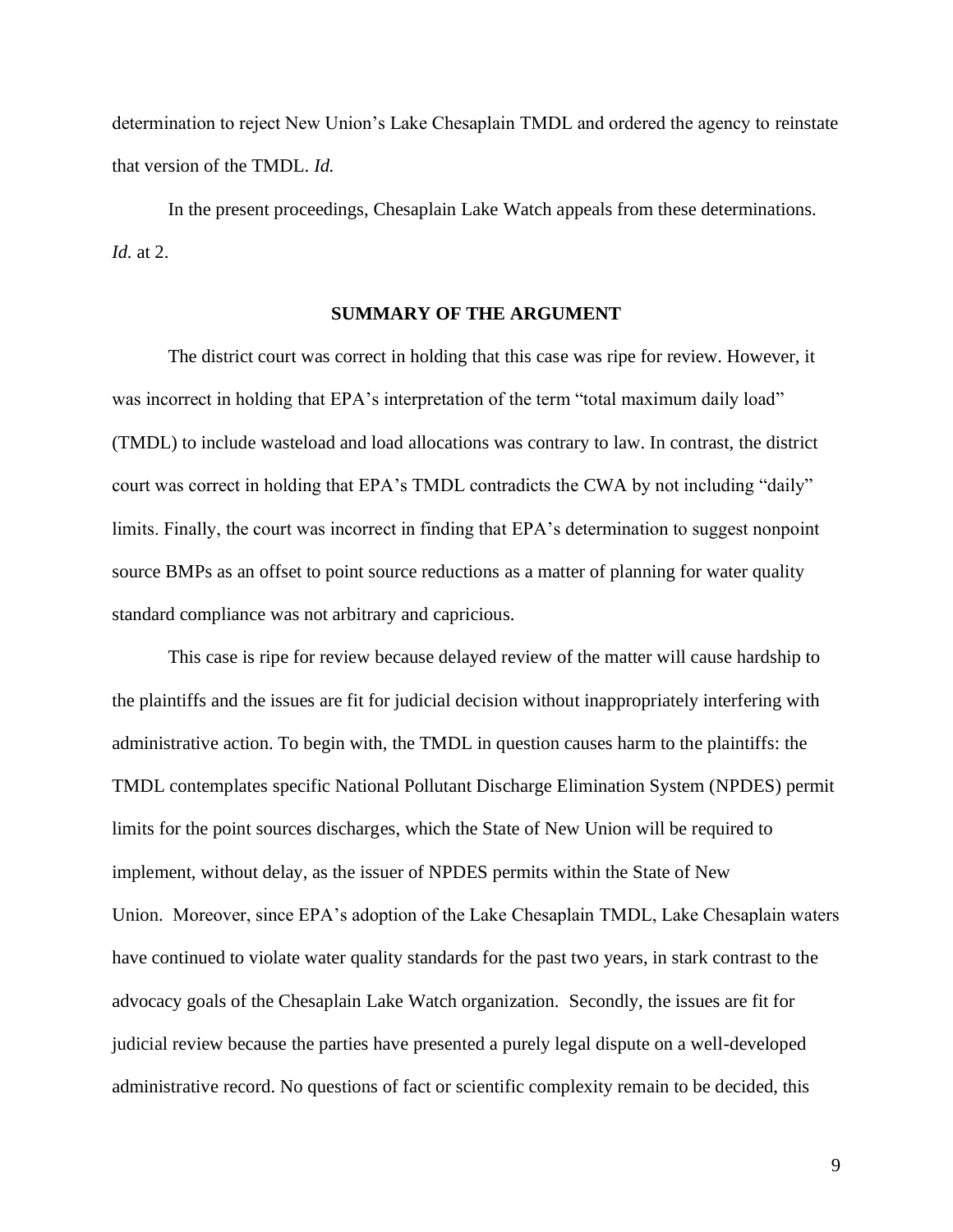case simply revolves around a legal dispute. Moreover, the court will not inappropriately interfere with administrative action because EPA has finished its decision-making process on the implementation of new standards.

The district court was incorrect in determining that EPA's rule defining the term "total maximum daily load" to require wasteload allocations and load allocations was contrary to law. Rather, EPA's interpretation of the term is owed deference under the two-step framework introduced by *Chevron, U.S.A, Inc. v. NRDC, Inc.* 467 U.S. 837 (1984). At "Step One" of *Chevron*, the court asks whether "Congress has directly spoken to the precise question at issue." *Id.* at 842-43. If there is any ambiguity as to Congress's intent on the relevant question, then the courts may proceed to "Step Two," where the court asks whether "the agency's interpretation is based on a permissible construction of the statute in light of its language, structure, and purpose." *Id.* at 837.

As to the first *Chevron* step, the CWA does not provide a clear definition for a "total maximum daily load," nor does it indicate Congressional intent to exclude wasteload allocations and load allocations from TMDLs. First, the word "total" is susceptible to multiple interpretations, including that of a sum of constituent parts, like wasteload and load allocations. Additionally, the CWA states that a TMDL should take into account considerations like "seasonal variations" and "the relationship between effluent limitations and water quality." 33 U.S.C. § 1313(d)(1)(C). It would be nonsensical for the statute to require consideration of factors impacting pollutant loadings from individual sources, to then intentionally exclude that information from a final TMDL. Moving to the second step of *Chevron*, EPA's interpretation reasonably accords with the purpose of the CWA "to restore and maintain the chemical, physical, and biological integrity of the Nation's waters" 33 U.S.C. § 1251(a), as a TMDL must be detailed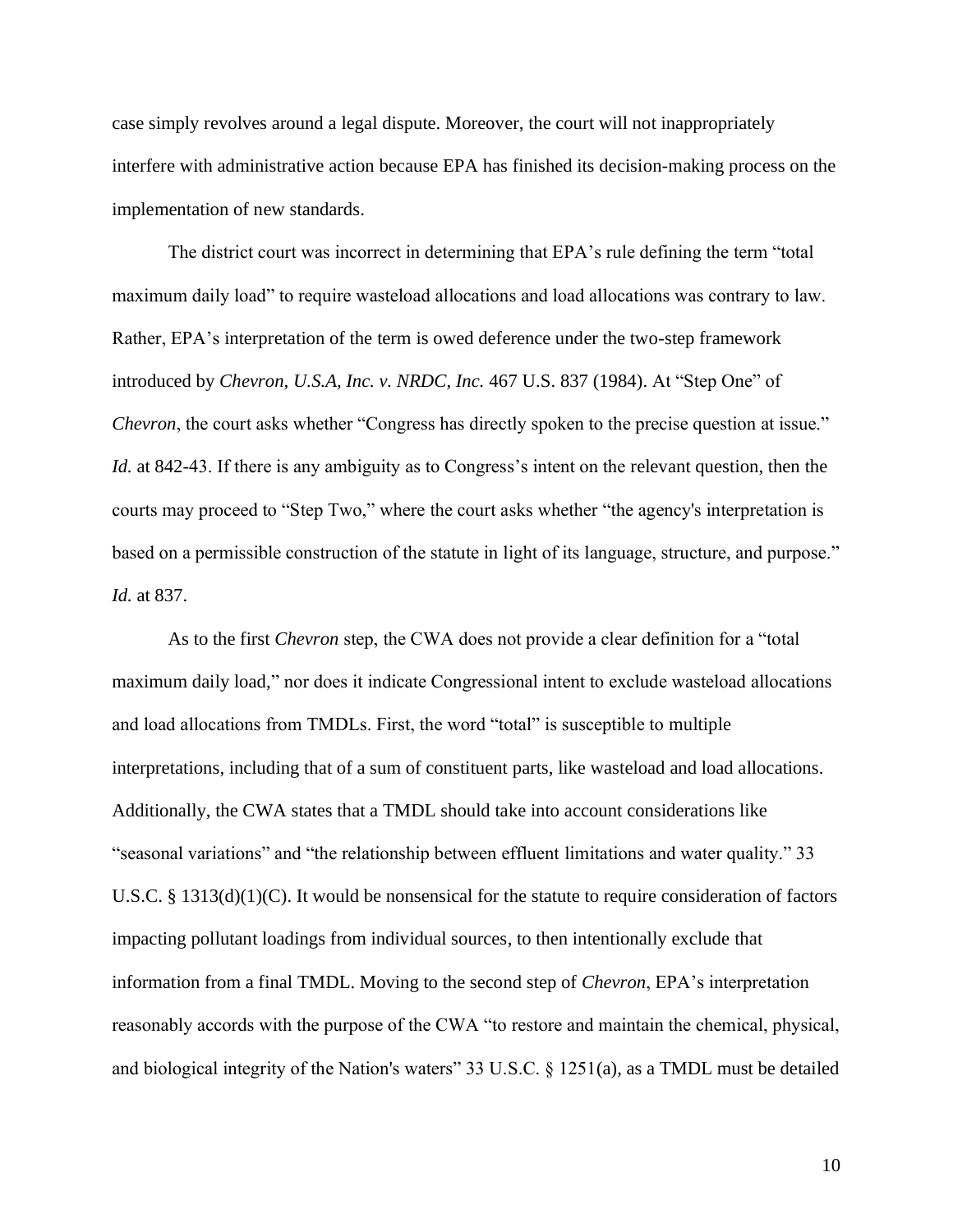enough to lay the groundwork for real water quality improvement. Therefore, EPA's interpretation of a TMDL requiring wasteload and load allocations is not contrary to law.

The district court was correct, however, in holding that EPA's TMDL contradicts the CWA by not including "daily" limits. The TMDL in question is framed as a phased percentage reduction in annual loadings, rather than a fixed daily limit on total loadings, which is necessary to provide for achievement of water quality standards. Record at 9. In accordance with *Chevron*, the statute is clear and unambiguous in regard to requiring a "daily" and not annual reductions. Therefore, the issue does not warrant deference to EPA, and Congress's directive controls through the explicit language of the statute. Further, the TMDL contradicts the overall purpose of the CWA, which states that TMDLs must be adequate to ensure achievement of water quality standards. A TMDL that is structured as a phased-reduction plan, which will not meet its intended goals until five years past implementation, directly contradicts the CWA's focus on achieving water quality standards from the date of adoption.

Further, although the district court erroneously held otherwise, EPA's decision to suggest nonpoint source BMPs as an offset to point source reductions as a matter of planning for water quality standard compliance was arbitrary and capricious. To overcome this standard, an agency "must examine the relevant data and articulate a satisfactory explanation for its action," such as a "rational connection between the facts found and the choice made." *Motor Vehicle Mfrs. Ass'n v. State Farm Mut. Auto. Ins. Co.,* 463 U.S. 29, 43 (1983); *Burlington Truck Lines, Inc*. *v. U.S.,* 371 U.S. 156, 168 (1962). In this case, the "relevant data" in the rulemaking record explicitly illustrates that the Lake Chesaplain TMDL could not be accomplished without a commitment to reduction in non-point sources through BMPs. This is because the record shows that the largest source of pollution was found to be coming from non-point sources released from CAFO manure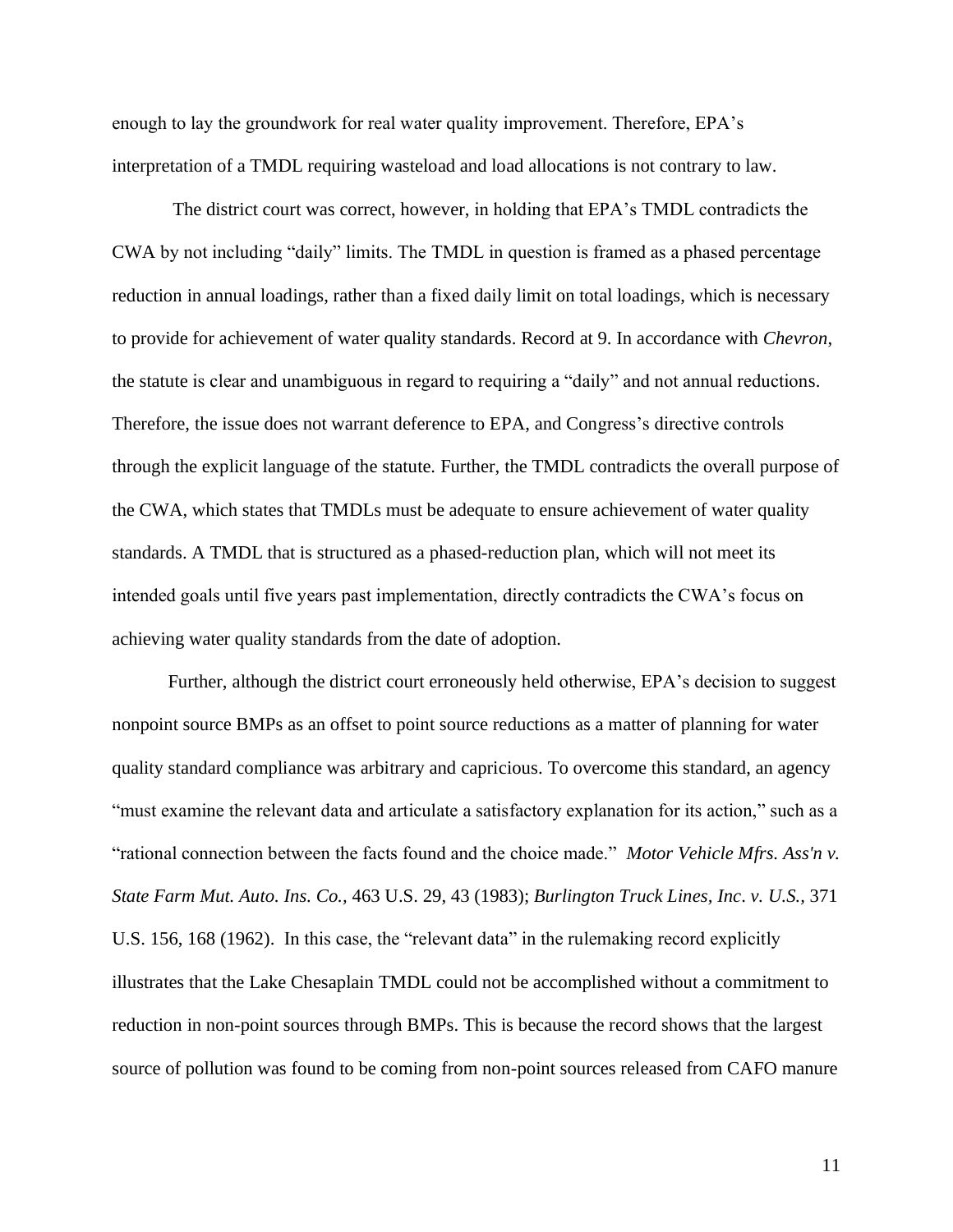spreading, other agricultural sources, and septic tank inputs that would not be regulated through other mechanisms of the Clean Water Act. Record at 9. These conclusions were not subject to substantive challenge. *Id.* However, due to political pressure, the DOFEC ultimately adopted the Hog CAFO's position and adopted a TMDL without any wasteload allocations or load allocations. *Id.* EPA immediately saw that these positions were untenable if they were going to accomplish the goals of the CWA. Therefore, EPA explicitly rejected the July 2018 DOFEC TMDL and instead adopted the original DOFEC TMDL proposal. Yet, EPA explicitly failed to consider an important aspect of the problem - whether or how the proposed BMP measures would be enforced, even though the rulemaking record explicitly emphasizes the importance of BMP implementation.

More specifically, the agency did not articulate a satisfactory explanation for not requiring reasonable assurance that BMPs would be achieved. Not one sentence of the rulemaking record discusses how or whether the proposed BMP measures would be enforced. Although TMDLs are important informational tools that are essential for EPA to "serve as a link in the implementation chain" to attain the goals of the CWA, *Sierra Club v. Meiburg*, 296 F. 3d 1021, 1023 (11th Cir. 2002) and must be designed at a "level necessary to *implement* the applicable water standards," *Pronsolino v. Nastri*, 291 F. 3d 1123, 1129 (9th Cir. 2002), the EPA explicitly adopted a TMDL which depended on the regulation of non-point sources through BMPs that would simply not be enforced. The rulemaking record fails to explain this choice; it is unclear whether and how EPA thought such a level of discharge pollutant could be achieved through the TMDL. As it stands, it appears that EPA designed an informational tool that was ultimately inefficient, for it is unable to accomplish a level necessary to implement the applicable water standards under the CWA. For these reasons, EPA's decision to suggest nonpoint source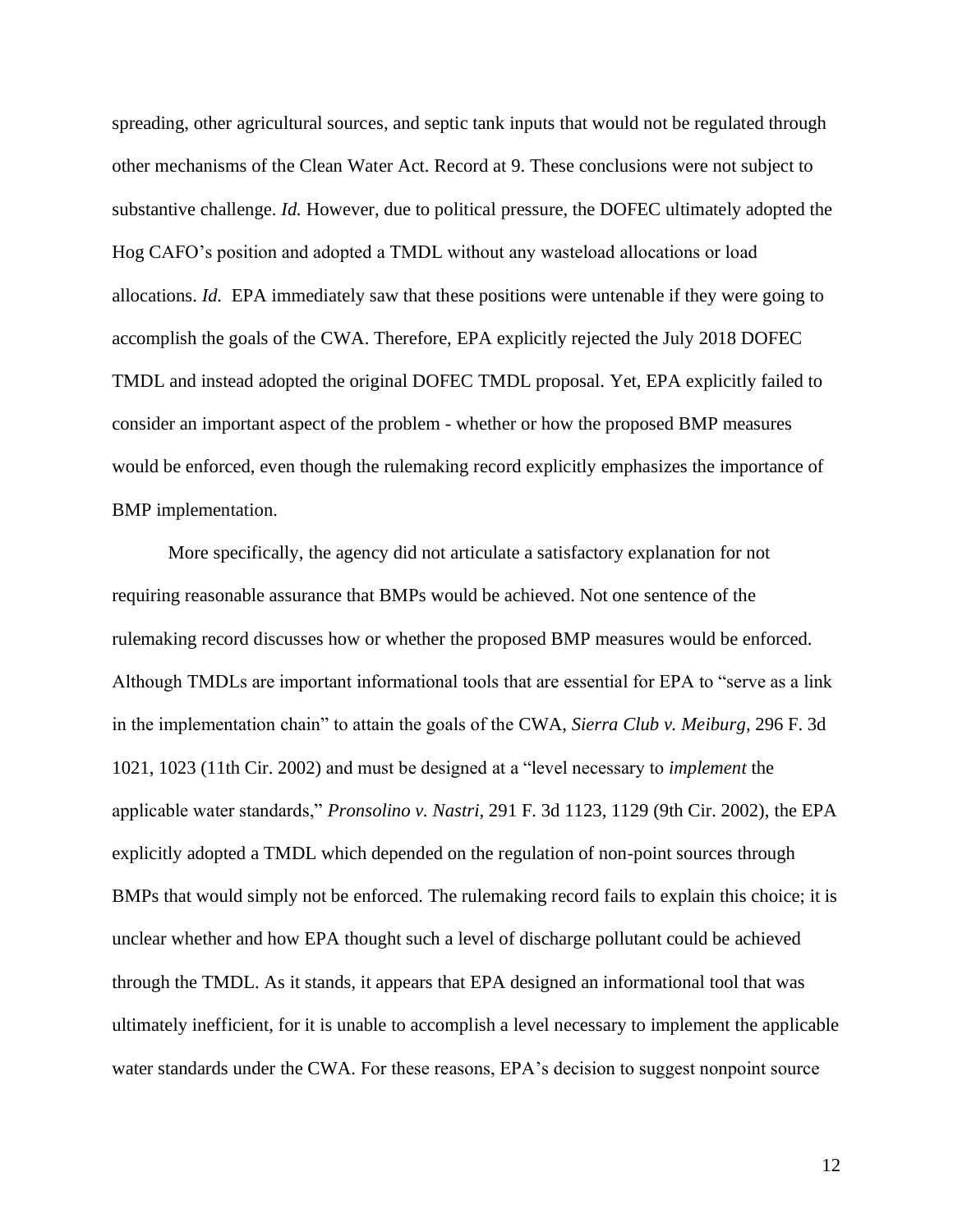BMPs as an offset to point source reductions as a matter of planning for water quality standard compliance was arbitrary and capricious.

## **ARGUMENT**

<span id="page-18-0"></span>**1. The EPA's determination to reject the New Union Chesaplain Watershed phosphorus TMDL and adopt its own TMDL and implementation plan for the Lake Chesaplain Watershed is ripe for judicial review because the plaintiffs face significant hardship and the issues presented are purely legal disputes on a comprehensive record.**

Ripeness is a jurisdictional prerequisite. Whether a claim is ripe for judicial review is a question of law which a court of appeals reviews de novo. *See Sierra Forest Legacy v. Sherman*, 646 F.3d 1161, 1176 (9th Cir. 2010).

EPA's determination to reject the New Union Chesaplain Watershed phosphorous TMDL and adopt its own TMDL and implementation plan for the Lake Chesaplain Watershed is ripe for judicial review because both CLW and New Union face significant hardship and the issues presented are purely legal disputes on a well-developed record.

In determining whether a pre-enforcement challenge to a regulation is ripe for review, a court must consider two main issues: "the hardship to the parties of withholding court consideration" and "the fitness of issues for judicial decision." *Abbott Lab'ys v. Gardner*, 387 U.S. 136, 149 (1967). Further, to address these issues in the context of a challenge to an administrative action, the court will specifically consider: "(1) whether delayed review would cause hardship to the plaintiffs; (2) whether judicial intervention would inappropriately interfere with further administrative action; and (3) whether the courts would benefit from further factual development of the issues presented." *Ohio Forestry Ass'n, Inc. v. Sierra Club*, 523 U.S. 726, 733 (1998).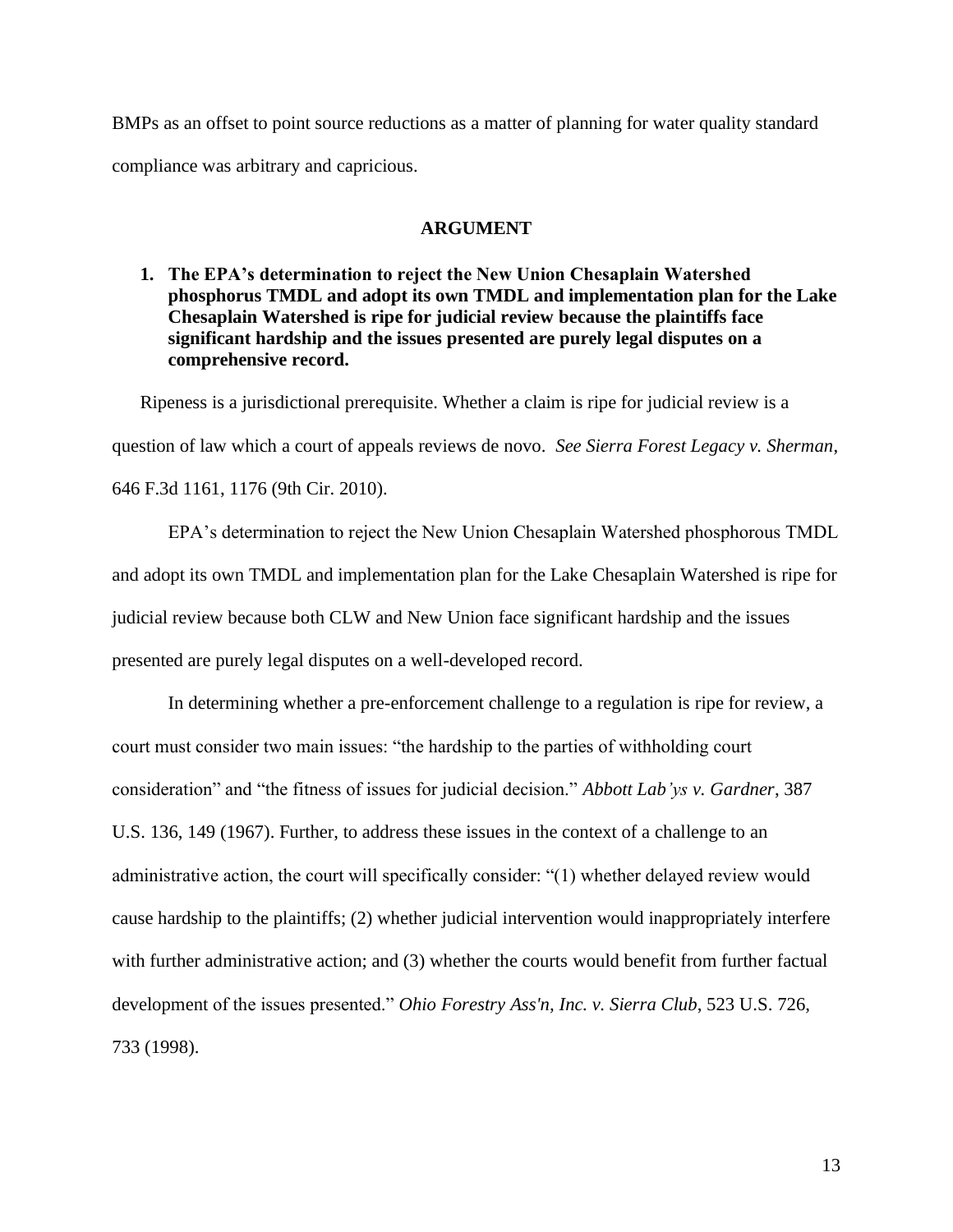For example, in *American Farm Bureau Federation v. United States*, the court held that a challenge to an unenforced TMDL was ripe for review because it was a purely legal dispute and it would cause multiple parties to incur hardship in anticipation of its implementation. 792 F. 3d, 281, 281 (3d. Cir. 2015). In that case, trade associations claimed that EPA exceeded its statutory authority by promulgating a TMDL that included measures such as deadlines for completion. *Id.* at 292. In considering ripeness, the court emphasized that the parties presented "a purely legal dispute on a well-developed record" that was therefore fit for judicial review. *Id.* As to the hardship the parties could the suffer, the court noted that while the TMDL would not be enforced until it was implemented as part of the state's continuing planning process, members of the trade association would still have to limit their discharge of pollutants "in anticipation of the TMDL's implementation." *Id.* at 293. Further, the court emphasized that it would impose hardship on EPA and the states not to hear the dispute now because they had to spend time and money on developing an implementation plan. *Id.*

Similarly, in *Whitman v. American Trucking Ass'n, Inc*, the court concluded that an association's challenge to a new air quality standard was ripe because EPA had concluded its consideration of the air quality standards, therefore ensuring that the court did not interfere inappropriately with administrative action. 531 U.S. 457, 479 (2001). In that case, the association specifically challenged a new air quality standard promulgated by EPA which revised the standards for particulate matter and the ozone. *Id.* at 463. As to the first factor, the court noted that the states would be forced to promptly undertake the lengthy and expensive task of developing state implementation plans that would attain the more stringent air quality standard. *Id*. at 479. As to the second factor, the court emphasized that because EPA had finished its decision-making process on the implementation of the new air quality standards, judicial review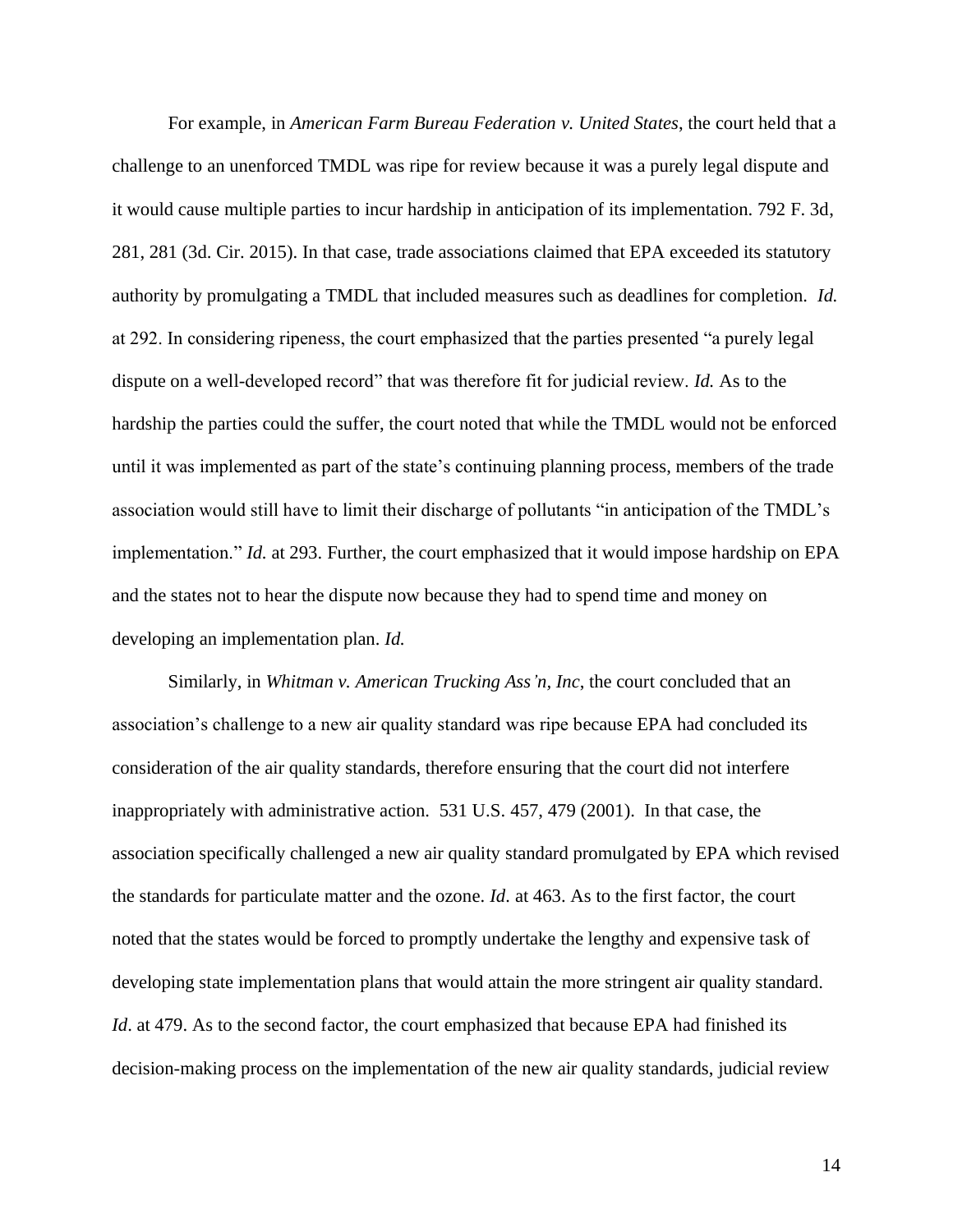would not inappropriately interfere with further administrative action. Finally, as to the third factor, the court reiterated that because the question was "purely one of statutory interpretation," it would not benefit from further factual development of the issues presented*. Id.* at 479.

In contrast, in *City of Arcadia v. United States EPA*, the court held that the challenged administrative action was not ripe for review because the TMDLs had not been implemented by the states yet, therefore not presently imposing any hardships on the plaintiffs and leaving open the possibility of revision. 65 F. Supp 2d 1442, 1157-59 (9th Cir. 2003). In that case, plaintiffs sued EPA for declaratory and injunctive relief, alleging that a number of EPA actions, such as the manner by which it established state trash TMDLs, were arbitrary and capricious and in excess of its jurisdiction. *Id.* at 1149. The court found that the plaintiffs could not point to a future event or condition that was likely to harm them because the TMDLs did "not presently impose any obligations on Plaintiffs" and because they were "subject to revision before such obligations [would] be imposed." *Id.* at 1157. The court emphasized that even if plaintiffs were forced to comply with the obligations imposed by the State Trash TMDLs, they had three years to reach the compliance point and therefore "ample opportunity later to bring their legal challenge at a time when harm is more imminent and more certain." *Id.* at 1157 (quoting *Ohio Forestry Ass'n, Inc.,* 523 U.S. at 734). Further, the court noted that it was possible that the state board could submit new TMDLs to the EPA for review and approval before the compliance dates with the State Trash TMDLs or approve additional regulations that alleviate the burden on plaintiffs. *City of Arcadia,* 265 F. Supp 2d at 1159. Finally, the court concluded that since TMDLs require issuance of state regulations for implementation, delaying review would allow the court to determine whether plaintiffs' claim that EPA failed to use the best science to structure the TMDL program was accurate. *Id.*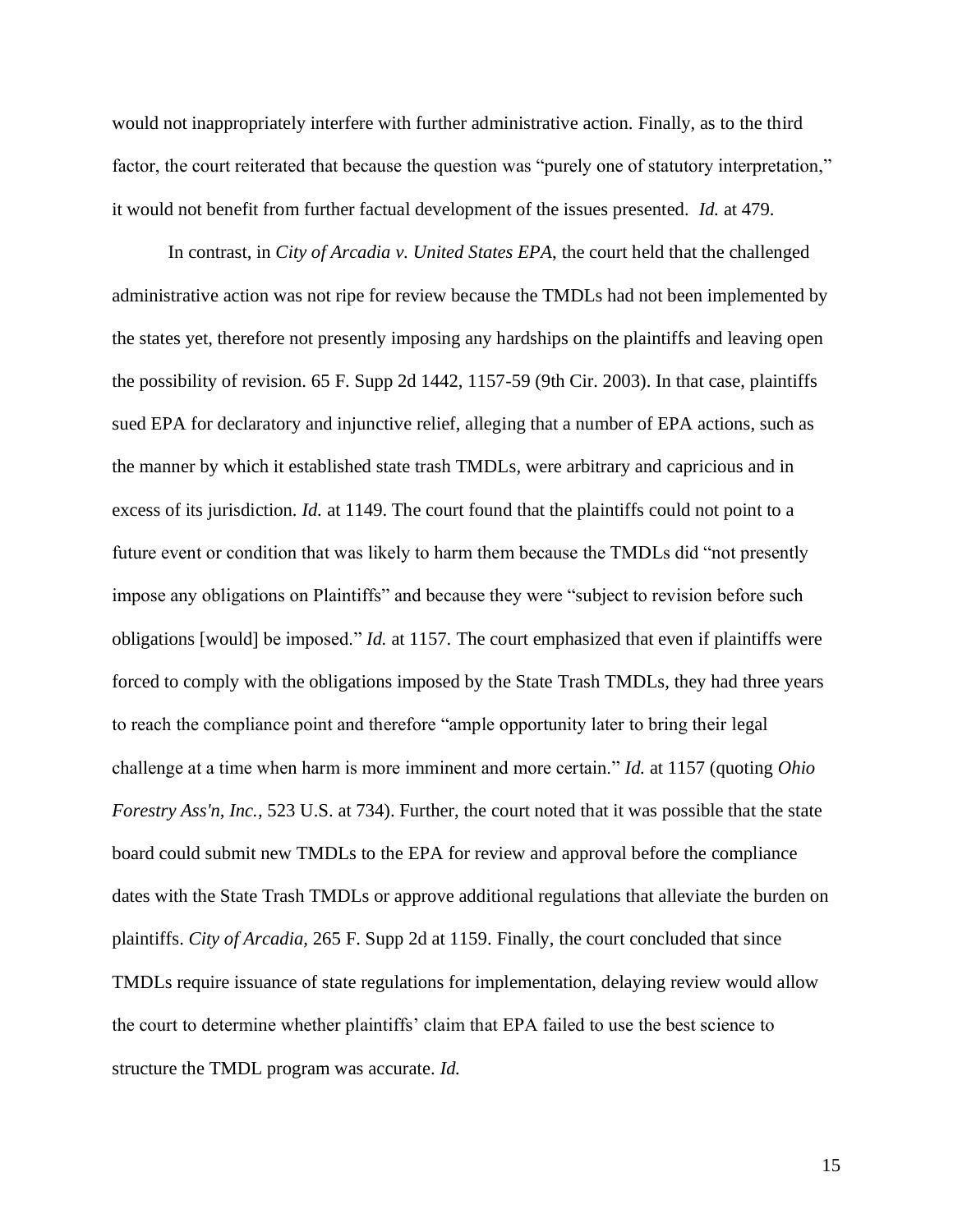In this case, EPA's determination to reject the New Union Chesaplain Watershed phosphorus TMDL and adopt its own TMDL and implementation plan for the Lake Chesaplain Watershed is ripe for judicial review. To begin with, as the district court notes, delayed review of the matter causes hardship to the plaintiffs. *See Am. Farm Bureau Fed'n,* 792 F. 3d at 293. While the court held in *Arcadia* that the challenged administrative action was not ripe for review because the TMDLs had not been implemented by the states yet, therefore not presently imposing any hardships on the plaintiffs, the TMDL in question here contemplates specific NPDES permit limits for the point sources discharges, which the State of New Union will be required to implement, without delay, as the issuer of NPDES permits within the State of New Union. *See City of Arcadia,* 265 F. Supp 2d at 1157-59. Moreover, since EPA's adoption of the Lake Chesaplain TMDL, New Union has taken no steps to require phosphorus reduction BMPs by nonpoint sources in the Lake Chesaplain watershed and Lake Chesaplain waters have continued to violate water quality standards for the past two years, in stark contrast to the advocacy goals of the Chesaplain Lake Watch organization. Record at 10.

Secondly, the issues are fit for judicial review and the courts would not benefit from development of the issues presented, because similarly to *American Farm Bureau,* the parties here have presented "a purely legal dispute on a well-developed record." *See* 792 F. 3d at 281; *Abbott Lab'ys,* 387 U.S. at 149; *Ohio Forestry Ass'n, Inc.,* 523 U.S. at 733. Similar to *Abbott Labs*, where the court found that no questions of fact remain to be decided in the case and were therefore ready to be adjudicated, this case revolves around questions of statutory interpretation and the review of agency actions under the Administrative Procedure Act. *See* 387 U.S. at 137. In contrast to the record in *City of Arcadia* where the court wanted to review EPA's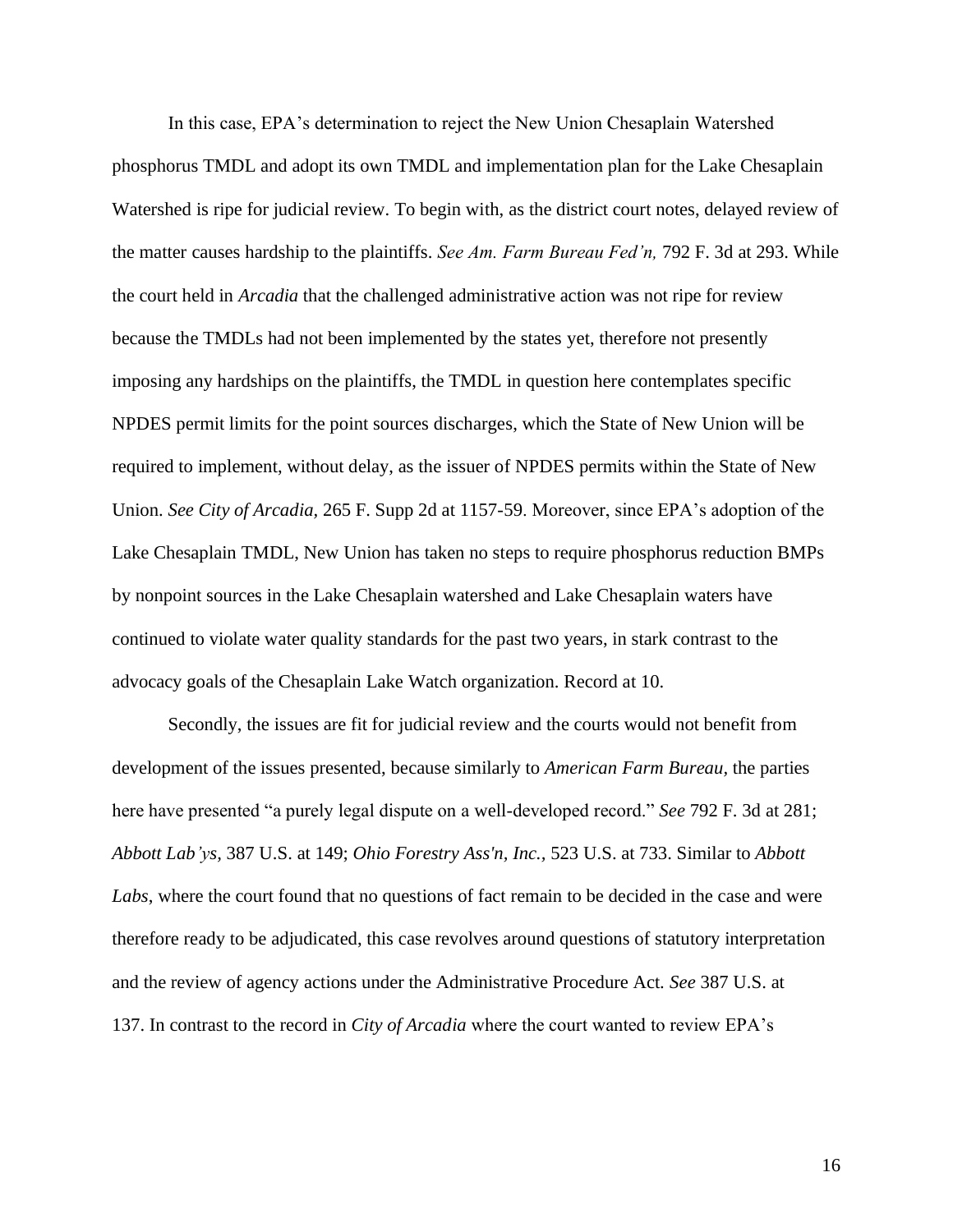scientific choices around the structure of the TMDL program, in this case, there are no complex technological or scientific questions. *See* 265 F. Supp 2d at 1159.

Finally, judicial intervention would not inappropriately interfere with administrative action because as in *Whitman*, EPA has finished its decision-making process on the implementation of new standards. *See* 531 U.S. at 479. In contrast to *City of Arcadia*, where the court held that judicial intervention could interfere with administrative action because the states could submit the TMDLs to EPA for review and approval before the compliance dates with the State Trash TMDLs or approve additional regulations, EPA has already gone through the rulemaking process and decided to reject the New Union's proposed TMDL. *See* 65 F. Supp 2d at 1159; Record at 10.

For the foregoing reasons, this case is ripe for judicial review.

# <span id="page-22-0"></span>**2. EPA's rule defining the term "total maximum daily load" to require wasteload allocations and load allocations is owed deference under the** *Chevron* **framework, as it speaks to a gap in the Clean Water Act and more than reasonably accords with the purpose and structure of the Act.**

Assessing whether EPA's interpretation of the term "total maximum daily load" is contrary to law is a matter of statutory interpretation, which is purely a question of law. These questions are reviewed de novo by the appellate court. *Galindo v. Stoody Co*., 793 F.2d 1502, 1508 (9th Cir. 1986).

EPA properly rejected New Union's proposed phosphorus TMDL for Lake Chesaplain consisting solely of 120 mt/year total loading for the Lake Chesaplain watershed because New Union neglected to incorporate wasteload allocations and load allocations. Record at 10. EPA's interpretation of the term "total maximum daily load" is owed deference under *Chevron*, as the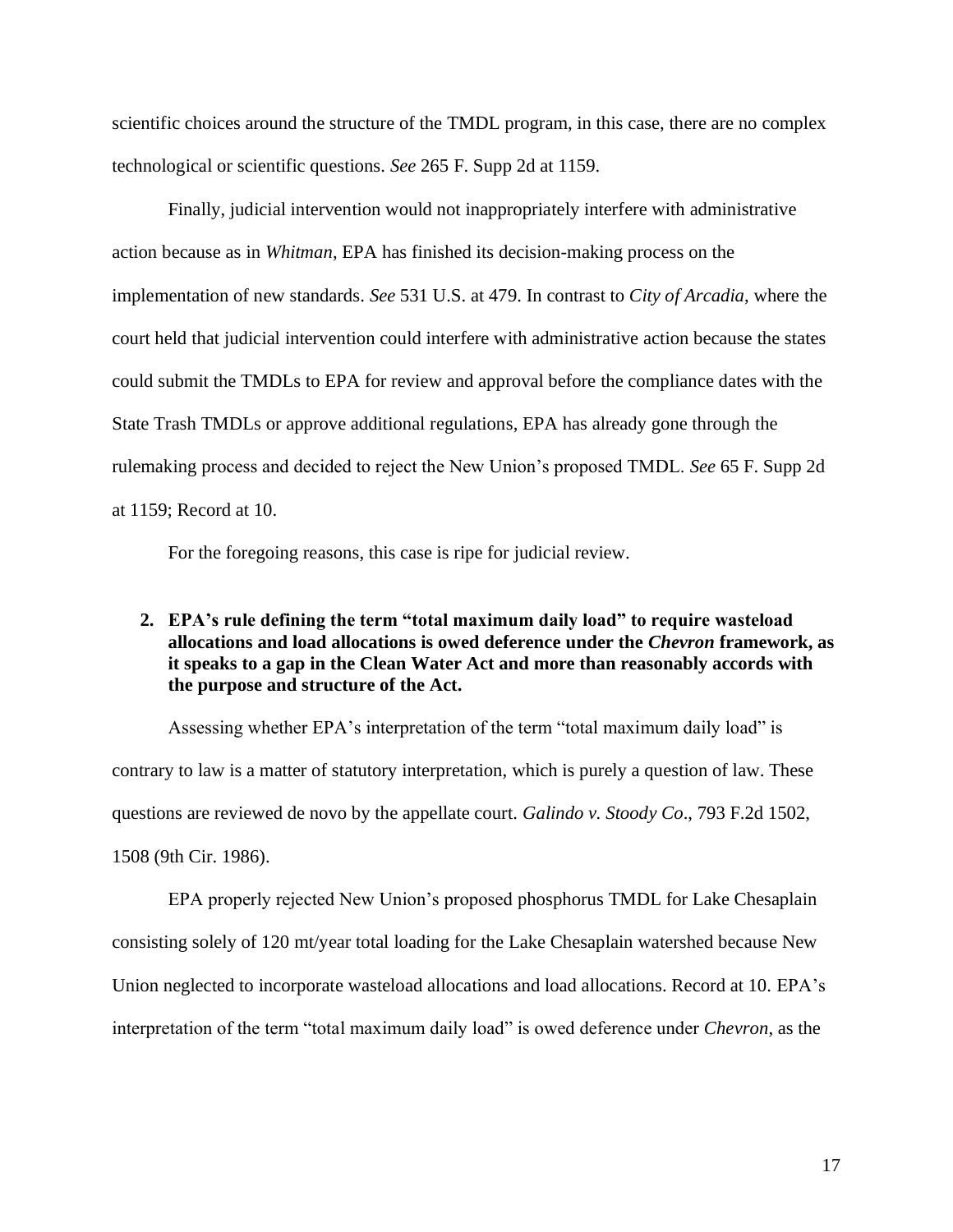CWA does not speak directly to the definition of a TMDL and the agency's rule defining the term is patently reasonable given the purpose and structure of the Act.

The CWA states that a TMDL should be "at a level necessary to implement the applicable water quality standards with seasonal variations and a margin of safety which takes into account any lack of knowledge concerning the relationship between effluent limitations and water quality." 33 U.S.C. § 1313(d)(1)(C). The courts consider TMDLs to be thorough "informational tools that allow the states to proceed from the identification of waters requiring additional planning to the required plans." *Pronsolino,* 291 F.3d at 1129. It is against this backdrop that EPA's regulations define a TMDL as "the sum of individual [wasteload allocations] for point sources and [load allocations] for nonpoint sources and natural background." 40 C.F.R. § 130.2(i).

In this action, New Union brings an "as applied" challenge to EPA's regulation defining a TMDL to include wasteload and load allocations. *See* 5 U.S.C. § 704; *Dunn-McCampbell Royalty Int. v. Nat'l Park Serv*., 112 F.3d 1283, 1287 (5th Cir. 1997) ("[W]hen an agency applies a rule, the limitations period running from the rule's publication will not bar a claimant from challenging the agency's statutory authority."). The parties agree that this challenge is to be reviewed under the framework in *Chevron, U.S.A, Inc. v. NRDC, Inc.*, 467 U.S. 837 (1984).

In step one of *Chevron*, courts ask whether "Congress has directly spoken to the precise question at issue. If the intent of Congress is clear, that is the end of the matter; for the court, as well as the agency, must give effect to the unambiguously expressed intent of Congress." *Id.* at 842-43. In assessing this step, the courts ask "whether the statute unambiguously forbids the Agency's interpretation." *Barnhart v. Walton*, 535 U.S. 212, 213 (2002). If there is any ambiguity as to Congress's intent on the relevant question, then the courts may proceed to step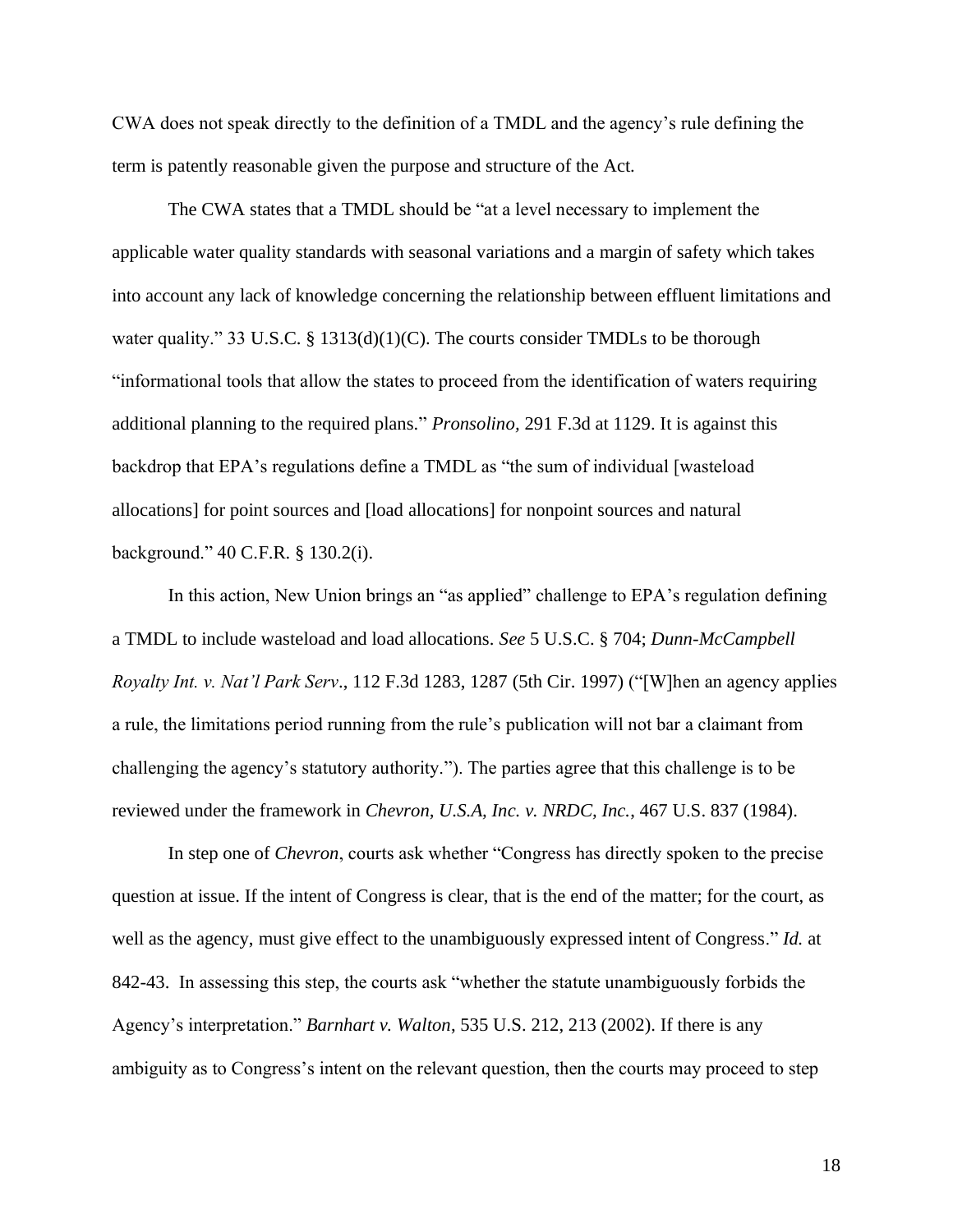two. In this step, the agency's interpretations are "given controlling weight unless they are arbitrary, capricious, or manifestly contrary to the statute." *Chevron*, 467 U.S. at 844. The question for the court is whether "the agency's interpretation is based on a permissible construction of the statute in light of its language, structure, and purpose." *Id.* at 837.

## <span id="page-24-0"></span>**a.** *Chevron* **step one: the CWA is ambiguous as to the requirements for a TMDL, and it does not speak to an intent to exclude allocations among sources.**

Judges across the other appellate courts have consistently applied EPA's definition of a TMDL. They have not indicated that the rule might infringe upon, as New Union alleges, an unambiguous statutory reading of the term. *See, e.g., Upper Blackstone Water Pollution Abatement Dist. v. EPA*, 690 F.3d 9, 14 (1st Cir. 2012); *Thomas v. Jackson*, 581 F.3d 658, 662 (8th Cir. 2009); *Sierra Club v. Meiburg*, 296 F.3d 1021, 1025 (11th Cir. 2002); *Hayes v. Whitman*, 264 F.3d 1017, 1021 (10th Cir. 2001); *Dioxin/Organochlorine Ctr. v. Clarke*, 57 F.3d 1517, 1520 (9th Cir. 1995). Moreover, the CWA jurisprudence consistently affirms EPA's authority to fill in the statute's significant gaps on how to promulgate a TMDL. *See Pronsolino*, 291 F.3d at 1131 ("[T]he EPA has the delegated authority to enact regulations carrying the force of law regarding the identification of  $\S 303(d)(1)$  waters and TMDLs.").

However, EPA's room for interpretation of the CWA is not without bounds. In *Friends of the Earth, Inc. v. EPA*, the court held that the statutory language was unambiguous in regard to the term "daily," and challenged EPA's practice of promulgating TMDLs on a seasonal or annual basis. 446 F.3d 140, 142 (D.C. Cir. 2006). Courts have consistently applied EPA's interpretation of the term "total maximum daily load" to include wasteload and load allocations; this should be regarded as intentional deference to EPA's interpretation.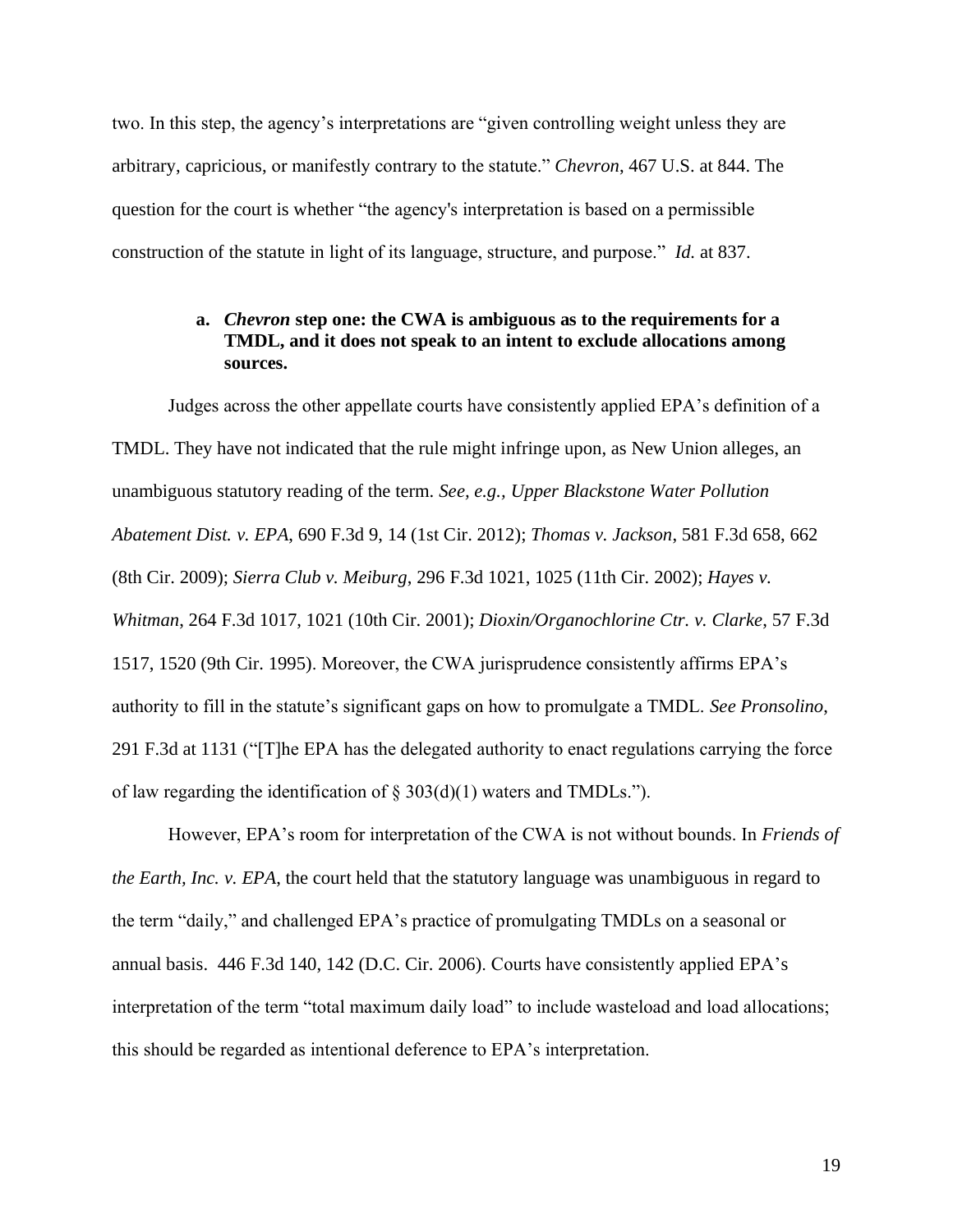Here, the text of the CWA is ambiguous as to what a TMDL should require in terms of total load, and it does not indicate Congressional intent to exclude wasteload and load allocations from a TMDL. The term "total maximum daily load" is not defined in the statute, and courts have pointed out that the word "total" is susceptible to multiple interpretations, including the concept of a sum of constituent parts. *Am. Farm Bureau Fed'n,* 792 F.3d at 298. Here, one natural interpretation of "total" is the sum of various pollutant loading allocations among point and nonpoint sources. This flexibility contradicts the notion that Congress specifically intended to exclude allocations from a TMDL.

Further, the CWA states clearly that the drafters of a TMDL should consider factors like "seasonal variations and a margin of safety which takes into account any lack of knowledge concerning the relationship between effluent limitations and water quality." 33 U.S.C. § 1313(d)(1)(C). In *American Farm Bureau*, the court pointed out that "it would be strange to require the EPA to take into account these specific considerations but at the same time command the agency to excise them from its final product… If anything, [these] requirements… tend to suggest that 'total maximum daily load' is a term of art meant to be fleshed out by regulation, and certainly something more than a number." 792 F.3d at 298. It would be nonsensical for the CWA to require consideration of factors impacting individual polluting sources, and then to require that detailed information be excluded from a final TMDL.

Because the language of the CWA is both ambiguous as to the specific requirements of a TMDL and directly contradicts New Union's assertion that Congress intended for a TMDL to exclude allocations, we move to step two of *Chevron*.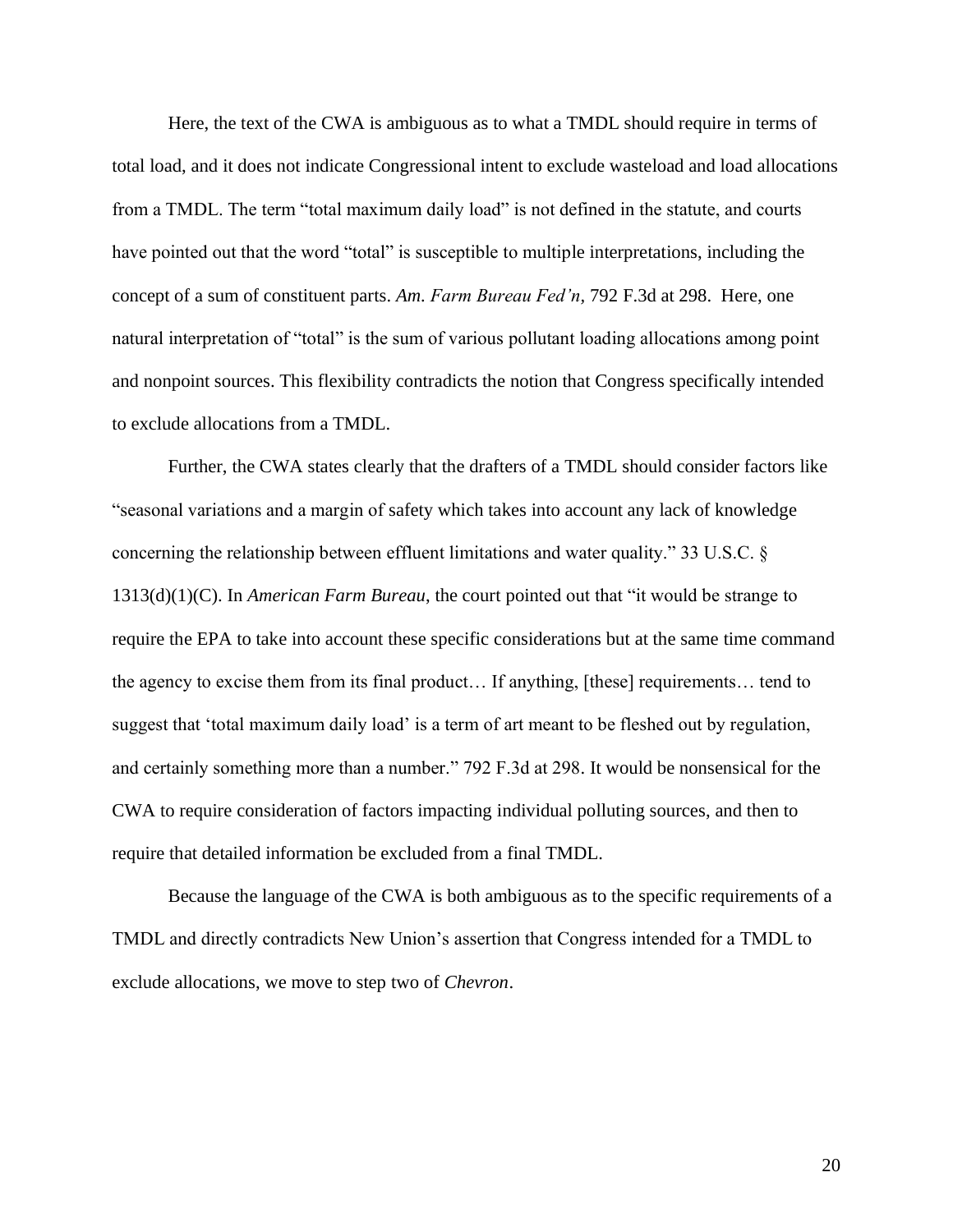## **b. Chevron step two: EPA's rule reasonably aligns with the purpose of the CWA.**

<span id="page-26-0"></span>Step two of *Chevron* requires only that an agency's interpretation under a statute is reasonable, given factors like the purpose or structure of the act. 467 U.S. at 837. Here, EPA's interpretation of the term "total maximum daily load" to include wasteload and load allocations is more than reasonable in the context of the purpose of the CWA. Broadly speaking, the purpose of the CWA is that it "anticipates a partnership between the States and the Federal Government, animated by a shared objective: 'to restore and maintain the chemical, physical, and biological integrity of the Nation's waters.'" *Ark. v. Okla.*, 503 U.S. 91, 101 (1992) (citing 33 U.S.C. § 1251(a)). Requiring that a TMDL include wasteload and load allocations aligns with this purpose. Without information about appropriate allocation among point and nonpoint sources, it would be nearly impossible to translate water quality goals into reality, thus frustrating the aims of the CWA. Again, courts consider TMDLs to be thorough "informational tools that allow the states to proceed from the identification of waters requiring additional planning to the required plans." *Pronsolino*, 291 F.3d 1123. Allocations within TMDLs lay the foundation for this planning.

New Union alleges that to require wasteload and load allocations in a TMDL would be to convert a mere information-gathering tool into something akin to an implementation scheme for the water quality standards. But this simply does not follow. The publication of allocation numbers does not alone translate to implementation or enforcement. This is borne out in the reality of Lake Chesaplain. Even after EPA adopted the 2019 TMDL, including allocations, no significant change to phosphorus loadings or to water quality came to be. Record at 10. Without further implementation planning, the more detailed information was merely that: information.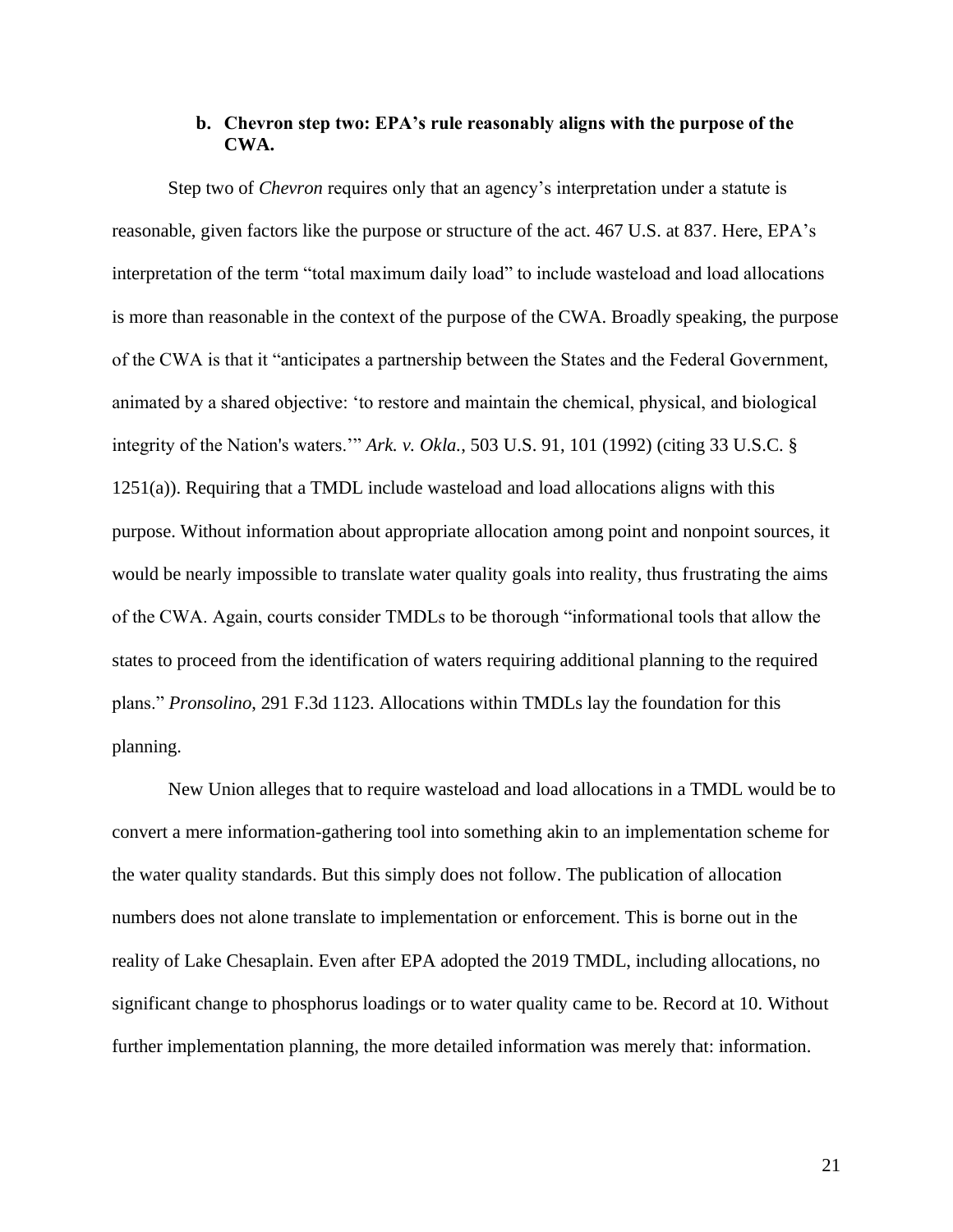Because EPA's TMDL rule is fundamentally reasonable in light of the CWA's goals, and because the CWA does not speak directly to a definition for the term, EPA's definition is owed deference under *Chevron*. Given this, EPA properly rejected New Union's proposed phosphorus TMDL for Lake Chesaplain consisting solely of 120 mt/year total loading for the Lake Chesaplain watershed. Record at 10.

# <span id="page-27-0"></span>**3. EPA's adoption of a TMDL for the Lake Chesaplain Watershed consisting of an annual pollution loading reduction to be phased in over five years violates the CWA § 303(d) requirements for a valid TMDL because it goes against both the statutory language of the CWA and the overall purpose of the CWA and TMDL process.**

Analyzing whether a TMDL's lack of daily limits violates the CWA is a matter of statutory interpretation, which is purely a question of law. Issues on appeal that are pure questions of law are reviewed de novo by the appellate court. *Galindo v. Stoody Co*., 793 F.2d at 1508.

The District Court was correct in holding that EPA's adopted TMDL violates the CWA because it lacks "daily" limits, which are a clear and unambiguous requirement of CWA § 303(d). The current TMDL consists of a thirty-five percent reduction to be phased in over five years. Record at 9. This type of annual reduction plan is inconsistent with the CWA, which, by statutory terms, requires TMDLs to include daily limits based on the scientific calculation without a phased implementation. Further, EPA's TMDL goes against CWA's overall purpose, since TMDLs must be adequate to ensure achievement of water quality standards on the date of adoption, not five years later through a phased implementation.

The CWA's statutory language is plain and clear in requiring that a TMDL is stated in terms of a "daily" maximum load, not an annualized load. In the CWA § 303(d), the statute holds that each state shall establish: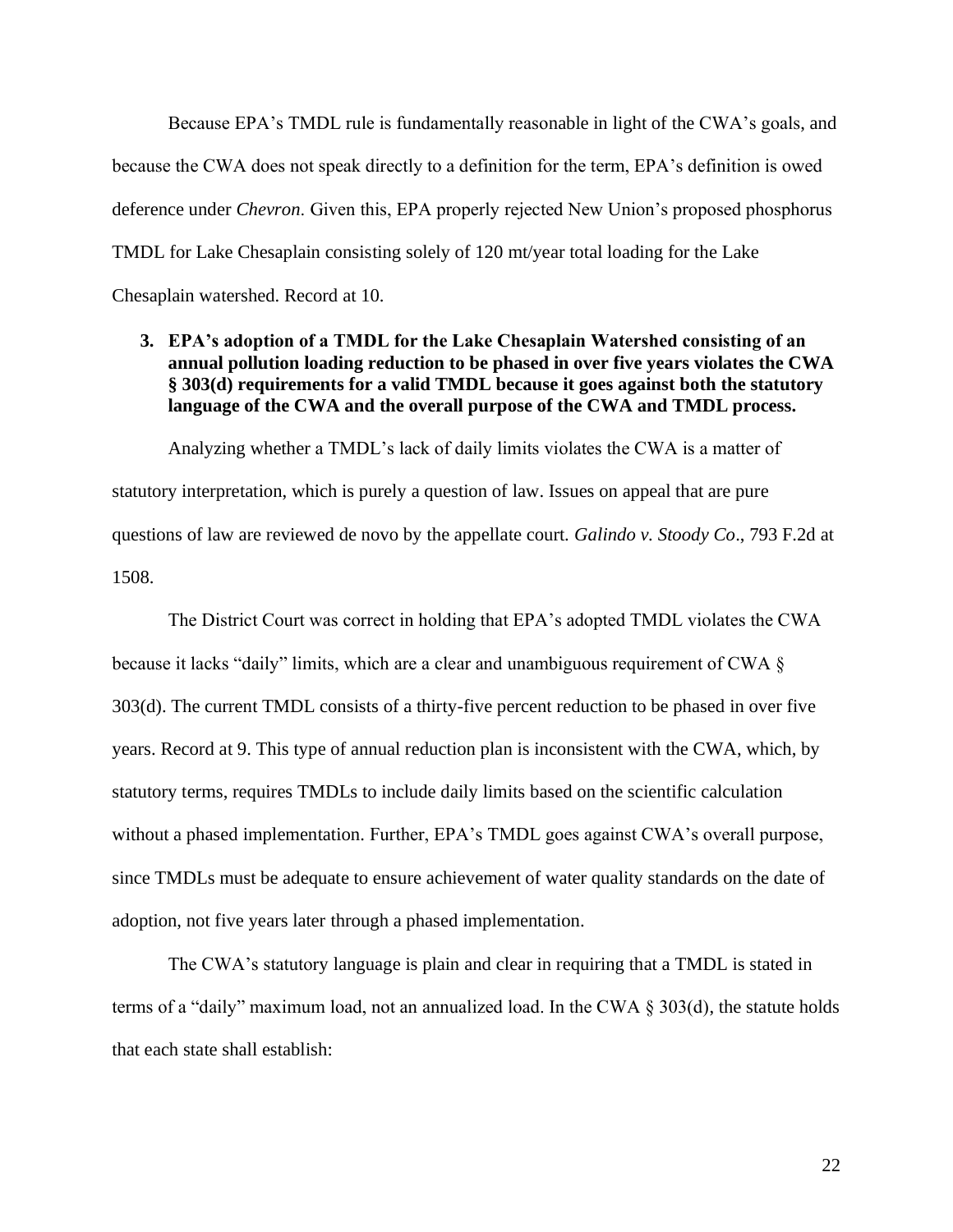"the total maximum daily load, for those pollutants. . .[and] such load shall be established at a level necessary to implement the applicable water quality standards with seasonal variations and a margin of safety which takes into account any lack of knowledge concerning the relationship between effluent limitations and water quality."

### 33 U.S.C. § 1313(d)(1)(C).

Because this again involves a question of statutory interpretation, we return to *Chevron's*  two-step analysis. 476 U.S. at 837. Although the question of "total" load is ambiguous and therefore proceeds to step two in the *Chevron* analysis, an interpretation of "daily" load is straightforward and unambiguous. Therefore, the issue here stops at step one, and EPA is not warranted any deference.

Additionally, allowing for a yearly, phased-in reduction plan does not align with the purpose of the CWA. According to the statute, a TMDL must "be established at a level necessary to implement the applicable water quality standards." 33 U.S.C. § 1313(d)(1)(C). Further, the TMDL calculation is designed to form the basis of effluent limitations on point sources, and the CWA's July 1, 1977 deadline for achievement of effluent limitations is a hard deadline that may not be extended by administrative action. *See Bethlehem Steel Corp. v. Train,* 544 F.2d 657, 661 (3d Cir. 1976) (noting that EPA may not grant a five-year extension for achievement of water quality standards when the statutory deadline has long since passed.)

Legislative intent is important when analyzing the issue of TMDLs, and Congress chose the word "daily" for a reason. Many courts who have discussed this question have come to the same consensus - the CWA requires a "daily" maximum load, and setting only annual or average limits is a direct violation of the statute.

In *Friends of the Earth, Inc. v. EPA*, the court held that, "the CWA unambiguously require[s] the establishment of daily loads for waters failing to achieve water quality standards. . .[and] the Environmental Protection Agency (EPA) c[an] not approve seasonal or annual loads."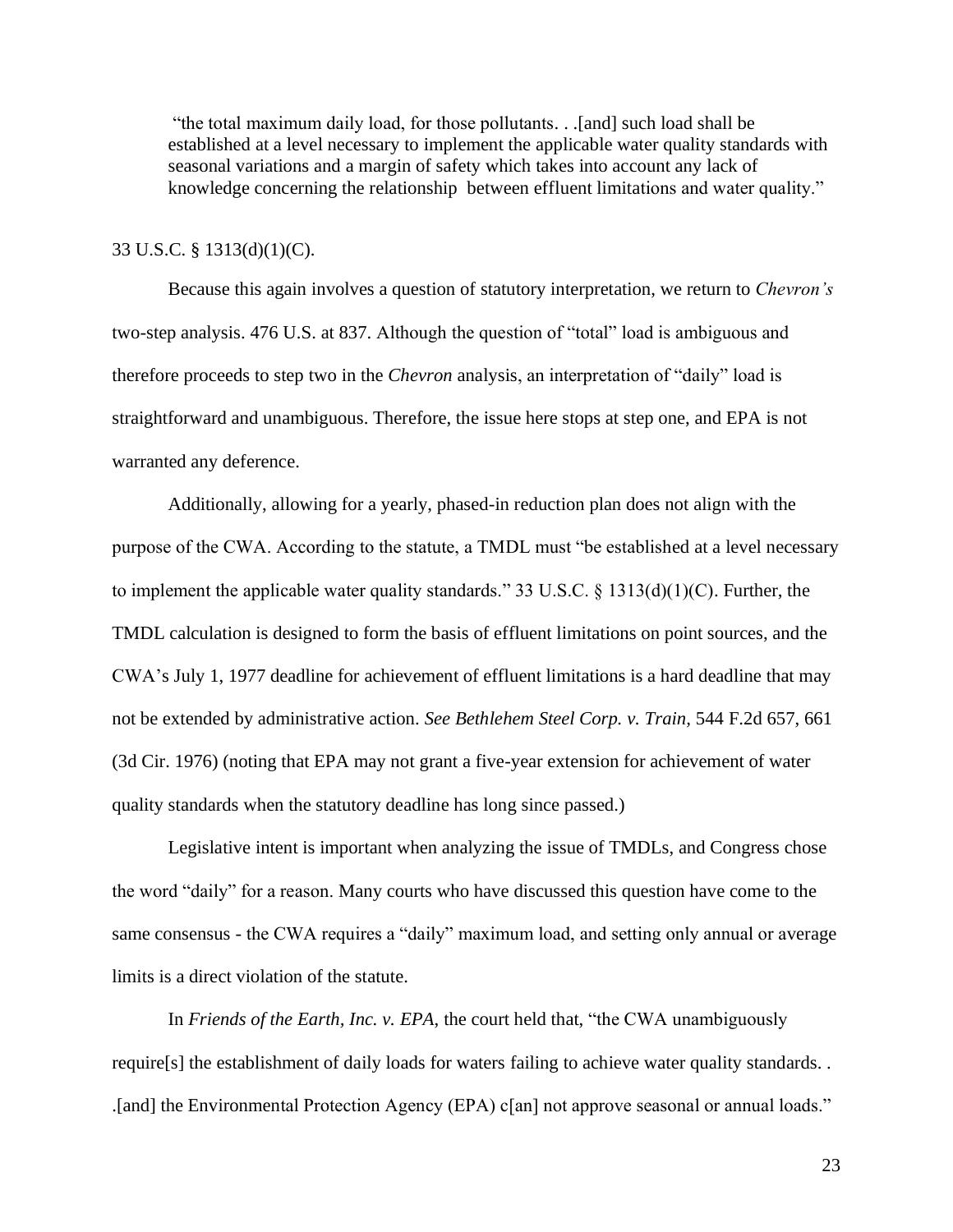446 F.3d at 140. In this case, Friends of the Earth petitioned for review of EPA's decision to approve certain TMDLs for pollutants discharged into the Anacostia River, alleging that the disputed TMDLs violated the CWA by not limiting daily discharges. *Id.* at 140. The court concluded that, "nothing in th[e statutory] language even hints at the possibility that the EPA can approve total maximum 'seasonal' or 'annual' loads," because, "the law says 'daily' [and there is] nothing ambiguous about this command." *Id.* at 144. It also held that, "if Congress wanted seasonal or annual loads, it could easily have authorized them by calling for 'total maximum daily, seasonal, or annual loads,'" but instead, "Congress specified total maximum *daily* loads [and] [the court] cannot imagine a clearer expression of intent." *Id; see also Sierra Club v. EPA*, 294 F.3d 155, 161 (D.C. Cir. 2002) (where the court rejected EPA's interpretation [of an Act] in favor of the strict statutory language and stated that, "the most reliable guide to congressional intent is the legislation the Congress enacted.") Although EPA attempted to justify their decision by stating that the CWA called for a more flexible understanding of the word "daily" due to the variety of ways that pollutants can harm the environment, the court held its position that EPA could not simply set aside the statute's clear language because there is better policy or it might lead to undesirable consequences in some situations. *Friends of the Earth*, 446 F.3d at 145.

Similarly, the court in *Anacostia Riverkeeper, Inc. v. Wheeler* concluded that EPA cannot calculate TMDLs by using average flow rates instead of daily limits. 404 F.Supp.3d 160, 160 (D.D.C. 2019). In this case, Anacostia Riverkeeper brought an action alleging that EPA violated the CWA by approving TMDLs that failed to set appropriate daily maximum loads. *Id.* at 170. The TMDLs in question established both average annual loads and maximum monthly loads for fecal bacteria, which EPA approved even though the loads did not express the TMDLs in daily terms. *Id.* at 168. The court held that EPA, "violated the plain text of the CWA when it approved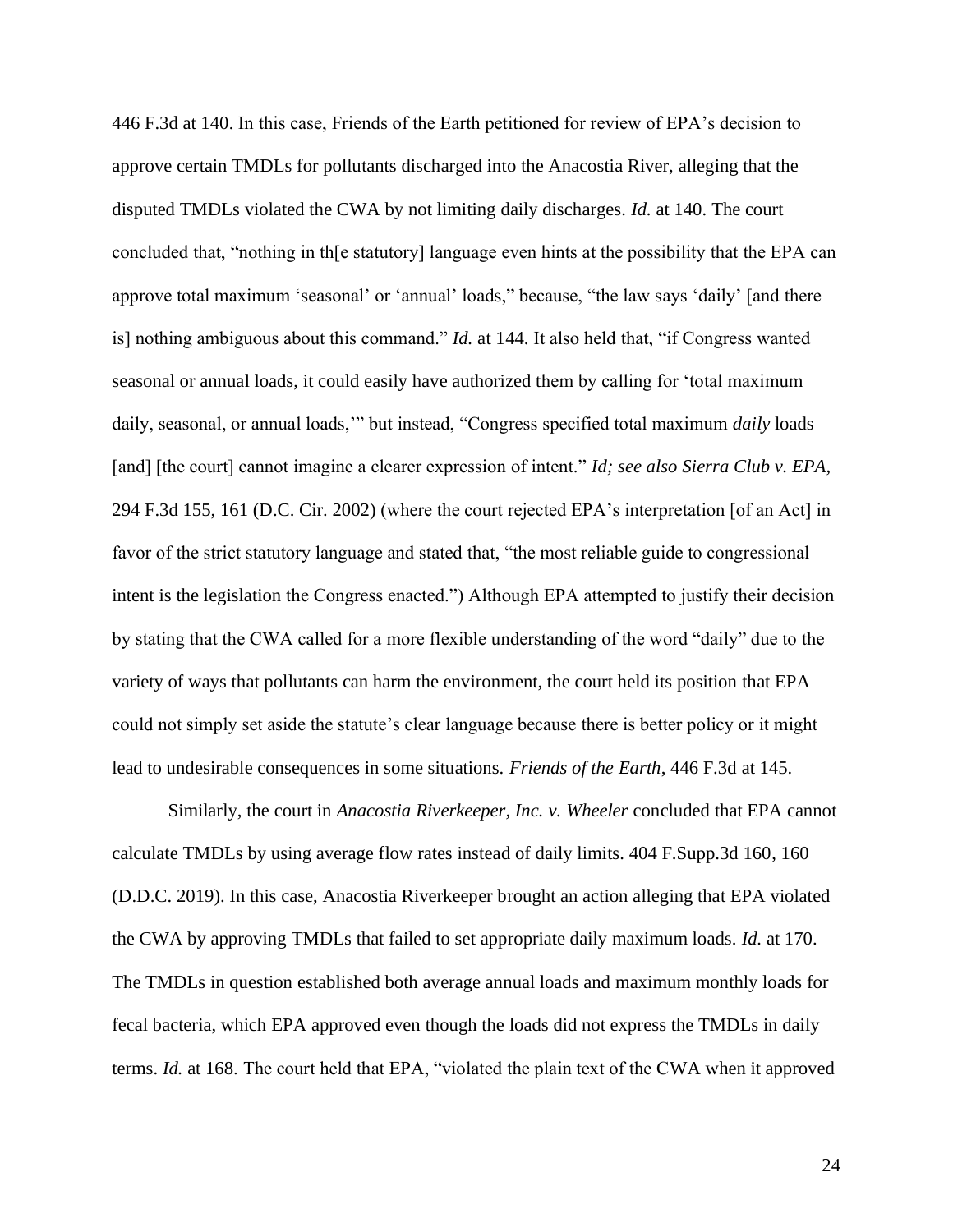'total maximum daily loads' that did not establish daily maximum discharge limits." *Id.* at 164. The court used the same reasoning behind *Friends of the Earth* and held that the meaning behind the phrase "total maximum daily load" is unambiguous.

The court in *Anacostia Riverkeeper* also spoke to the overall purpose of the CWA, and that daily maximum limits are required to achieve water quality standards. It noted that, the 'total maximum daily load' (TMDL) in the Clean Water Act, "represents the greatest amount of a pollutant that can be discharged into a water body on any given day without causing a violation of the water quality standards." *Id.* at 172. The court stated that, "the statute's unambiguous text requires EPA to approve figures that . . . must be sufficiently low to ensure that, when complied with, the water quality standards are met," and that creating TMDLs is, "a two-step process. First, the TMDLs must be established; second, they must achieve the water quality standards." *Id.* at 175.

In our present issue, EPA's adopted TMDL is an equal phased reduction in phosphorus discharges by both the point sources and the nonpoint sources, proposed to be phased in over a period of five years. Record at 9. Most important to this issue, it also lacks any daily maximum load limits, which violates the plain meaning of the CWA. When applying the *Chevron* analysis, the language of the statute is very clear when requiring a "daily" load, so the question stops at step one and Congress's directive controls. Unlike the statute's reference to "load," which can be interpreted in multiple ways, the term "daily" is clear and unambiguous. The word "daily" is distinctly different from other measurements of time such as "seasonal" or "annual," which Congress could have specified if that is what they intended. *Friends of the Earth*, 446 F.3d at 144. The issue is therefore resolved within the plain meaning of the CWA, and requires no question of deference, since "the law says 'daily' [and there is] nothing ambiguous about this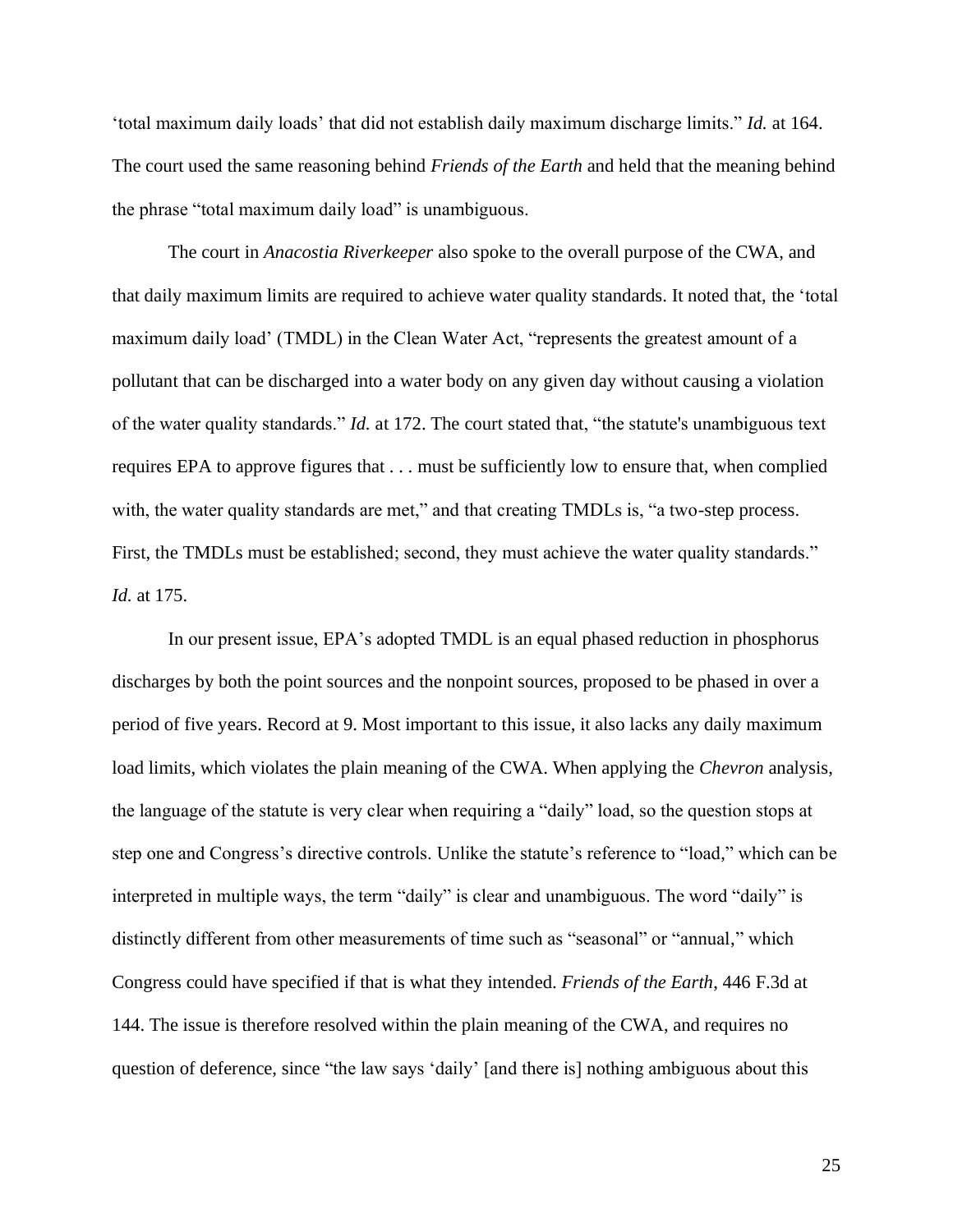command." *Id*. Congress chose the word daily for a reason, and we "cannot imagine a clearer expression of intent." *Id.*

The TMDL in question is similar to the TMDL at the center of *Friends of the Earth*, which also excluded "daily" limits. Any TMDL that lacks "daily" limits is a violation of the CWA, since "nothing in th[e statutory] language even hints at the possibility that EPA can approve total maximum 'seasonal' or 'annual' loads". *Id*. The court in *Anacostia Riverkeeper*  came to a similar conclusion regarding TMDLs that fail to set appropriate daily maximum loads. In both *Anacostia* and the present issue, EPA has "violated the plain text of the CWA" by excluding daily maximum discharge limits. 404 F.Supp.3d at 164.

Further, the TMDLs in each case violate the overall purpose of the CWA. EPA's TMDL at issue is framed as a phased percentage reduction in annual loads, rather than a fixed daily limit on total loads (which is necessary to provide for achievement of water quality standards). Record at 9. The statutory text of the CWA states that, "the TMDL process requires States to . . . budget to each point source a daily discharge limit that will ensure compliance with the underlying water quality standards." *Id.* at 165. Further, the CWA requires that TMDLs be "sufficiently low to ensure that, when complied with, the water quality standards are met." *Id.* at 175. However, in the present TMDL, a final thirty-five percent reduction from the 180mt baseline will not be met until the fifth year, which is not fit to accomplish the water quality standards that the statute intends to be measured daily. Record at 9. The clear intent of the CWA is to create loading standards that achieve water quality standards quickly and effectively, not five years past adoption.

There is no ambiguity in the CWA's requirement for "daily" limitations. Congress chose the word "daily" to describe the relevant period of pollutant loading to be determined by the state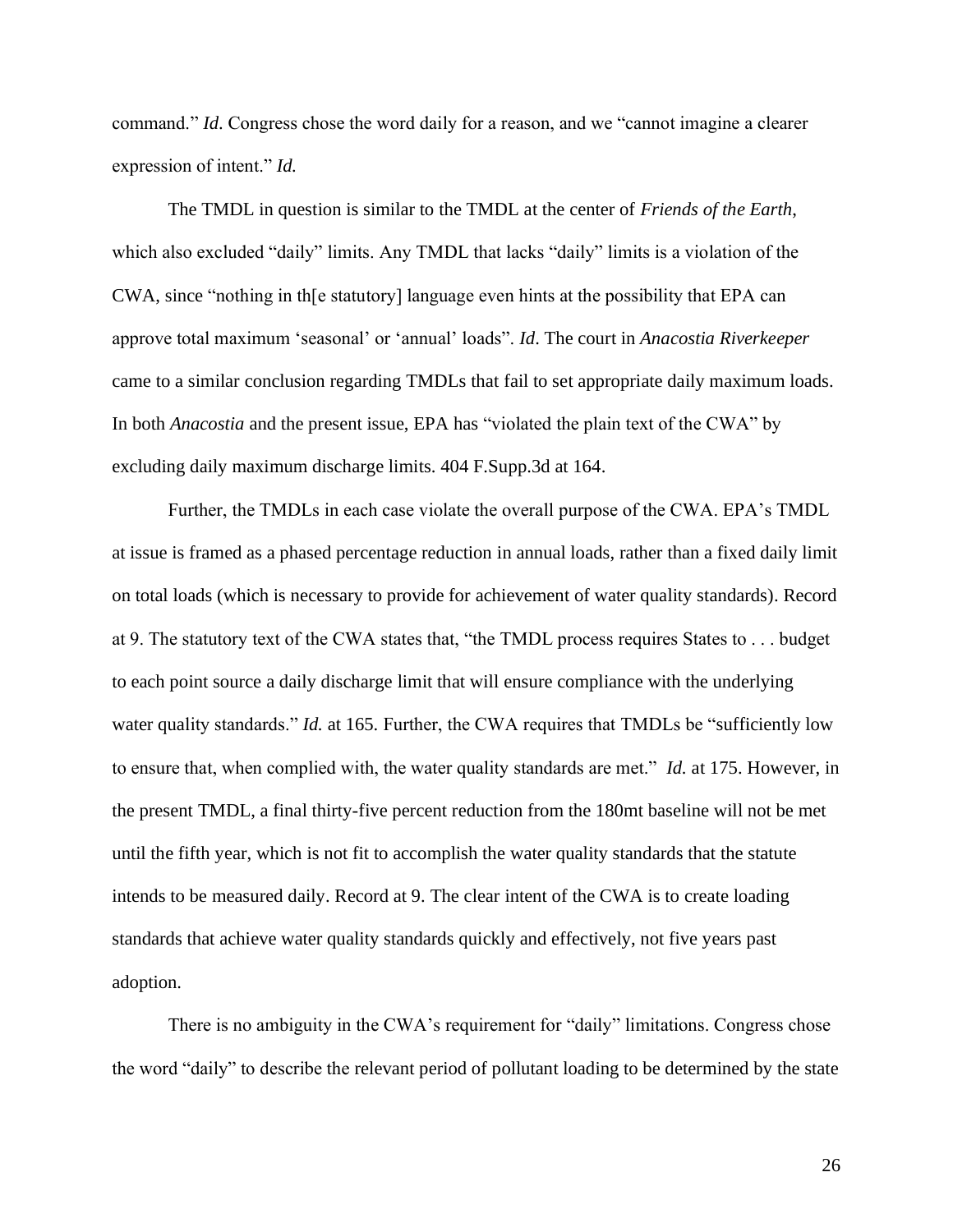(or EPA), and this choice is reinforced by reference to "seasonal variations." An annual limit is not a daily limit and an annual limit does not allow for seasonal variations. Further, a TMDL that will not reach overall reduction until five years past the adoption date is not fit to meet the water quality standards emphasized in the CWA. Therefore, EPA's current TMDL violates the plain statutory language and the overall purpose of the CWA.

# <span id="page-32-0"></span>**4. The EPA's adoption of a credit for anticipated BMP pollution reductions to reduce the stringency of wasteload allocations for point sources for implementation of the Lake Chesaplain TMDL was arbitrary and capricious because the EPA failed to create a valid informational tool.**

Questions of law, whether federal or state, are reviewed de novo. While a district court's decision to enter an injunction or not is reviewed for an abuse of discretion, *Walters v. Reno*, 145 F.3d 1032, 1047 (9th Cir. 1998), the appellate court must review the rulings of law relied upon by the district court in awarding injunctive relief de novo*. Hilao v. Est. of Marcos*, 95 F.3d 848, 851 (9th Cir. 1996).

EPA's adoption of a credit for anticipated BMP pollution reductions to reduce the stringency of wasteload allocations for point sources for implementation of the Lake Chesaplain TMDL was arbitrary and capricious because EPA failed to create a TMDL that could coordinate a level of pollution necessary to meet the water quality standards required by the CWA.

The Administrative Procedure Act limits judicial review of agency action to decisions which are "arbitrary, capricious, an abuse of discretion, or otherwise not in accordance with law." 5 U.S.C. § 706(2)(A). To overcome this standard, an agency "must examine the relevant data and articulate a satisfactory explanation for its action," such as a "rational connection between the facts found and the choice made." *Motor Vehicle Mfrs. Ass'n,* 463 U.S. at 43; *Burlington Truck Lines, Inc*., 371 U.S. at 168. An agency will normally be considered arbitrary and capricious if: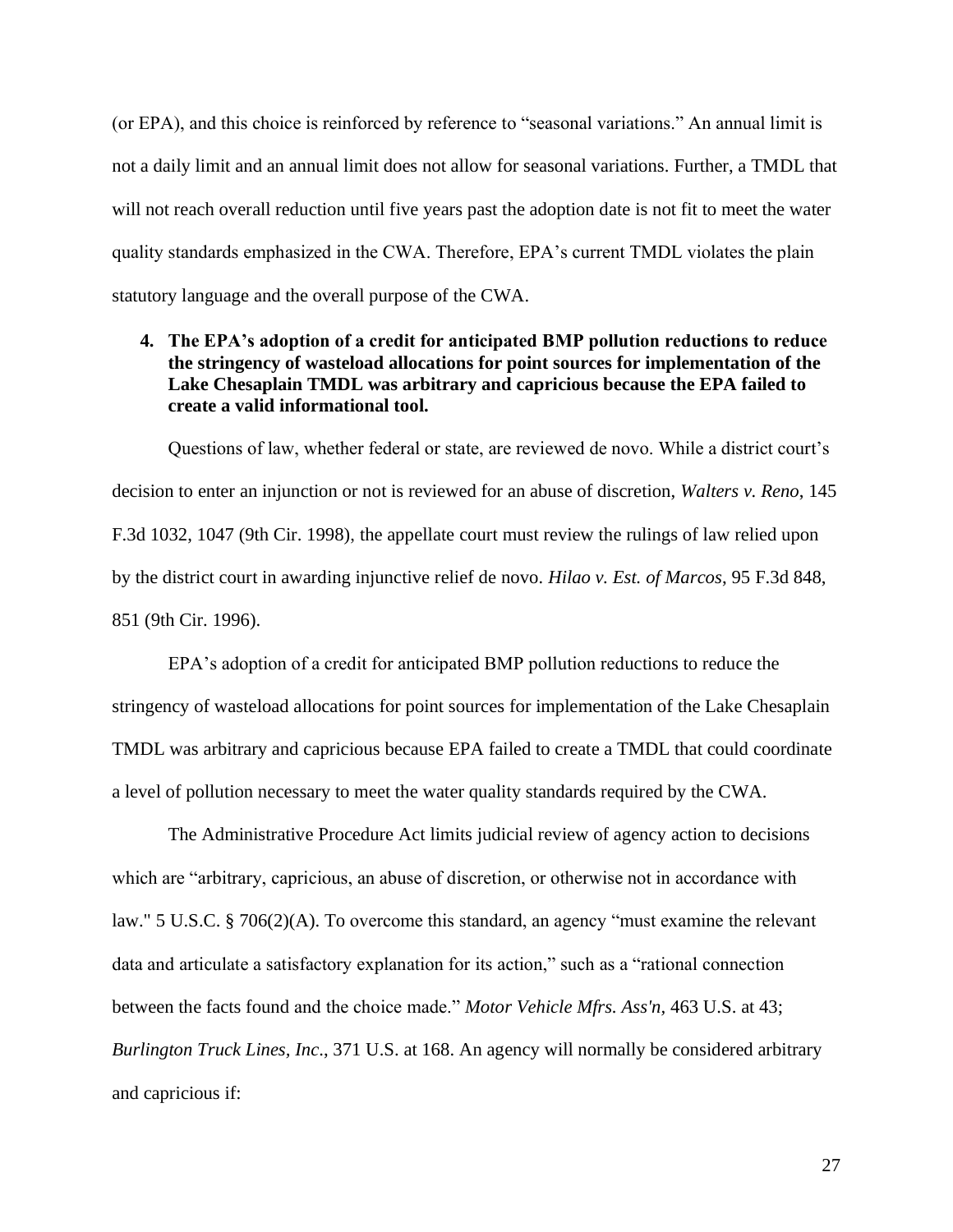"the agency has relied on factors which Congress has not intended it to consider, entirely failed to consider an important aspect of the problem, offered an explanation for its decision that runs counter to the evidence before the agency, or is so implausible that it could not be ascribed to a difference in view or the product of agency expertise."

## *Motor Vehicle Mfrs. Ass'n*, 463 U.S. at 43.

Moreover, the reviewing court "should not attempt itself to make up for such deficiencies" and cannot "supply a reasoned basis for the agency's action that the agency itself has not given." *Id*.

For example, in *Motor Vehicle Manufacturers Ass'n,* the court held that the National Highway Traffic Safety Administration's (NHTSA) final rule rescinding a passive restraint requirement in cars was arbitrary and capricious because NHTSA failed to present an adequate basis and explanation for its decision. *Id.* at 12. In that case, the court examined the series of proceedings that the agency held after the Department formally proposed a new standard for requiring seat belts. *Id.* at 13-14. In the proceedings, the agency amended the standard to require full passive protection for all front seat occupants. *Id.* at 14-15. Over the next several years, the agency published a progress report that affirmed the benefits of such safety systems. *Id.* at 18. However, a few years later, NHTSA reopened rulemaking and issued a final rule that rescinded the passive restraint requirement, maintaining that they no longer found that the automatic restraint requirement would produce significant safety benefits. *Id.* at 19. The court examined the logic behind NHTSA's recission of the passive restraint requirement and concluded that it was arbitrary and capricious agency action. *Id.* at 34. Notably, the court emphasized that NHTSA gave no consideration to modifying the standard to require the utilization of only airbag technology: "not one sentence of its rulemaking statement discusses the airbags-only option*.*" *Id.* at 38.

Similarly, in *American Farm Bureau Federation,* the court concluded that EPA had failed to reasonably explain its decision to exclude certain studies while creating air quality standards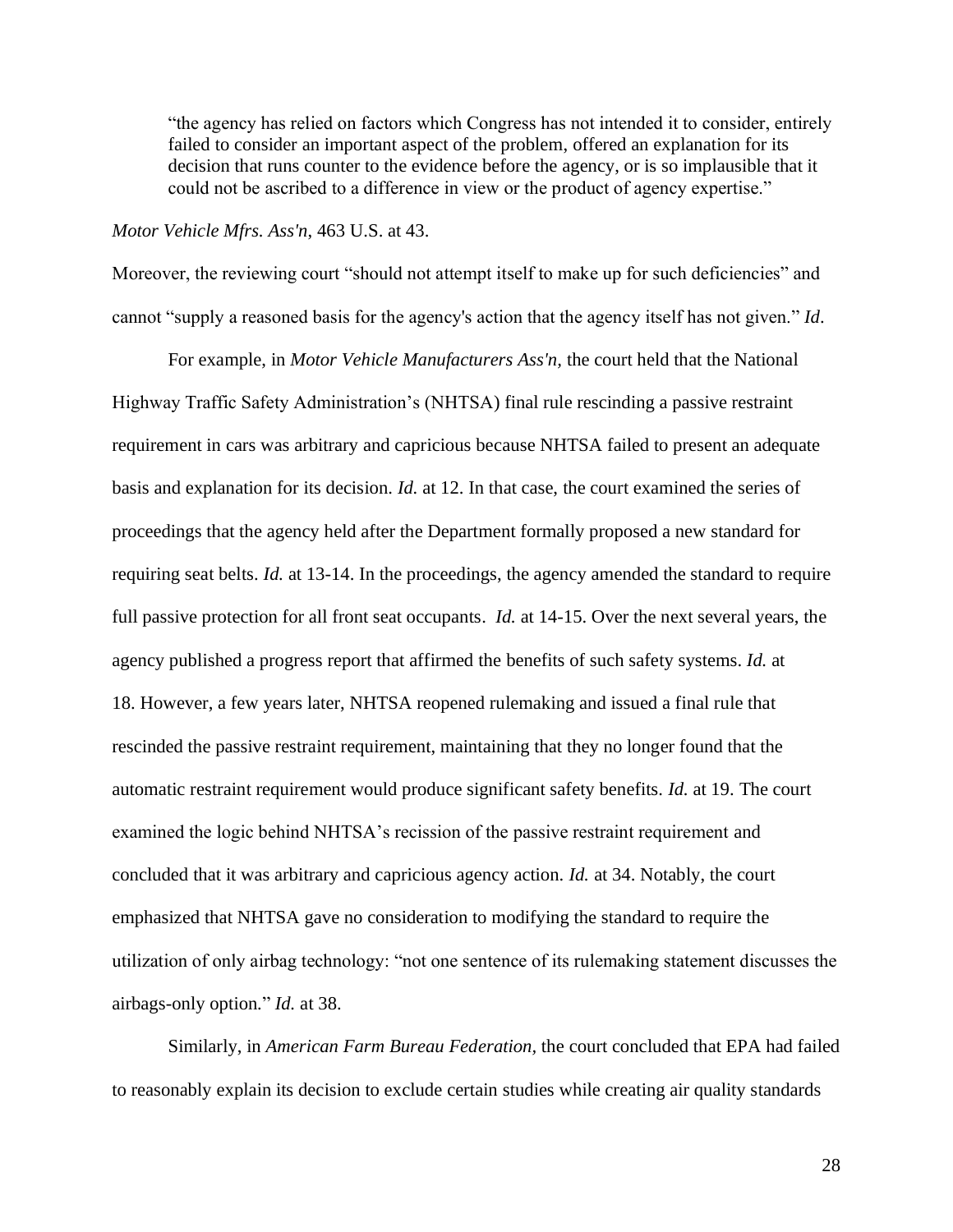because it had previously accepted the importance of those studies. 559 F. 3d at 521. In that case, the court reviewed a challenge to EPA's regulation of an air pollutant under the Clean Air Act. *Id.* at 515. Plaintiffs claimed that EPA's decision to rely exclusively on studies of long-term exposure to air pollutants, instead of studies on short term pollutants, in creating the national air quality standards was arbitrary and capricious because it did not provide appropriate protection from short-term pollutant exposure. *Id.* at 520. The court agreed, noting that EPA had "failed adequately to explain why, in view of the risks posed by short-term exposures. . . its annual standard is sufficient 'to protect public health.'" *Id.* Specifically, the court pointed to the fact that EPA had cited to studies pointing to the health effects of short-term exposure in the past and did not explain why they suddenly found these studies not to be applicable anymore. *Id.* at 521. Ultimately, the court concluded that "it [was] not clear why the EPA no longer believes it useful to look as well to short-term studies in order to design the suite of standards" that would be most effective for reducing the risks associated with short-term exposure. *Id.* at 522.

In contrast, in *Center for Biological Diversity v. EPA*, the court held that EPA's decision to defer adopting a new national air quality standard until it could conduct further studies was not arbitrary and capricious because it was an area characterized by scientific and technological uncertainty. 749 F. 3d 1079, 1088 (D.C. Cir. 2014). In that case, petitioners argued that the Clean Air Act required EPA to issue a secondary standard that would provide protection against acid rain, while EPA argued that it would not be appropriate for them to issue one if they could not make a reasoned judgment to ensure that the standards were consistent with the Clean Air Act. *Id.* at 1087. Specifically, the court pointed to the reasons behind EPA's decision which included a lack of efficient measurement technologies and gaps in field measurement data. *Id.* at 1089. Ultimately, the court emphasized: "[i]n an area characterized by scientific and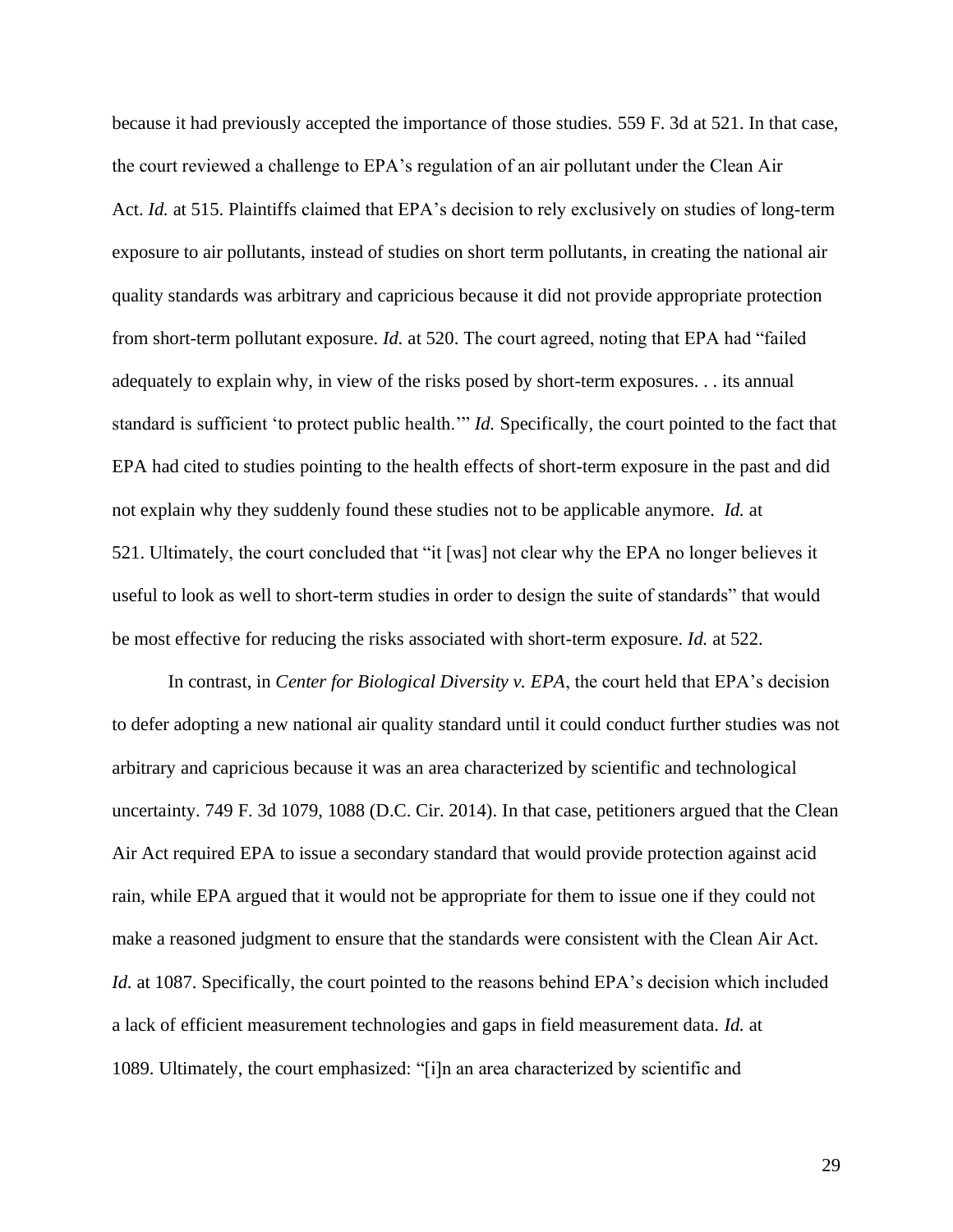technological uncertainty . . . this court must proceed with particular caution, avoiding all temptation to direct the agency in a choice between rational alternatives." *Id.* at 1088 (quoting *Env't Def. Fund v. Costle*, 578 F.2d 337, 339 (D.C. Cir 1978)).

The court has interpreted the specific bounds of the statutory and regulatory scheme established by the Clean Water Act in a variety of cases. In *Sierra Club v. Meiburg*, plaintiff environmental groups sued EPA to force it to establish and implement pollution standards for waterways in Georgia. 296 F. 3d at 1023. After the district court ruled for a consent decree compelling EPA to develop implementation plans in Georgia, EPA appealed. *Id.* Sierra Club contended that unless implementation plans are read into TMDLs, the decree would be "reduced to 'empty formalism.'" *Id.* at 1031. In considering the merits of the consent decree, the appellate court considered the technicalities of the CWA, noting that: "TMDLs are central to the Clean Water Act's water-quality scheme because [...] they tie 'together point-source and nonpointsource pollution issues in a manner that addresses the whole health of the water.'" *Id.* at 1025. Despite this, the court emphasized that the act "generally leaves regulation of non-point source discharges through the implementation of TMDLs to the states," including the planning the best management practices to reduce pollution. *Id.* at 1026. Therefore, the court concluded that despite inaction in the state of Georgia, the consent decree could not require EPA to develop implementation plans. *Id.* at 1032.

While the eleventh circuit emphasized that a consent decree could not require EPA to develop implementation plans for TMDL, the ninth circuit in *Pronsolino* articulated that TMDLs are important "informational tools" that are essential for EPA to identify waters requiring additional planning. 291 F. 3d at 1129. The court noted that TMDLs "serve as a link in an implementation chain . . . to the end of attaining water quality goals" that include the federally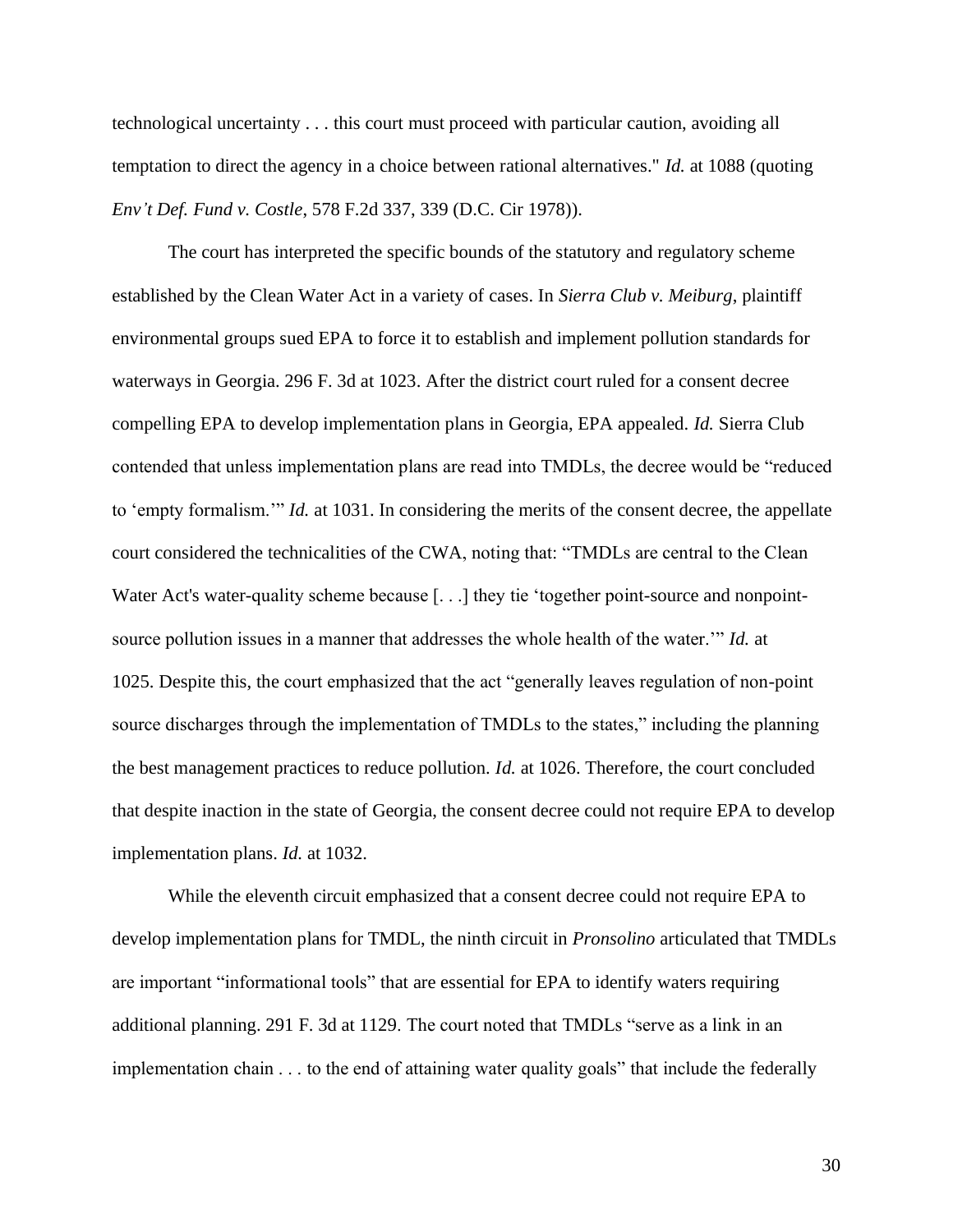regulated point source controls and state and local plans for point and nonpoint source reductions. *Id.* While the plaintiffs in this case pushed back against the inclusion of non-point sources in the TMDL, the court emphasized that TMDLs must be designed at a "level necessary to *implement* the applicable water standards." *Id.* at 1139. In other words, while TMDLs are not self-executing, and without proper inclusion of the non-point reduction practices, a TMDL will not be able to implement the applicable water standards in line with the CWA.

Further, the third circuit in *American Farm Bureau* held that in order for EPA to make a reasoned judgment under the APA, it was appropriate to require reasonable assurance from the states that the TMDL could be achieved. 792 F. 3d at 294. In that case, plaintiffs sued EPA, asserting that EPA exceeded its statutory authority while drafting the TMDL by requiring "reasonable assurance" from the states that they would fulfill the TMDL's objectives. *Id.* at 294. Specifically, plaintiffs asserted that Congress only authorized EPA to publish a TMDL at a "level necessary to implement the applicable water quality standards," therefore suggesting that a TMDL should be limited to the "level" necessary rather than extraneous frameworks such as reasonable assurance requirements. *Id.* at 297. However, the court disagreed, emphasizing that EPA was responsible for providing "sufficient information in connection with the TMDL for the public adequately to comment on the agency's judgment and to make suggestions where appropriate" in the notice-and-comment rulemaking. *Id*. at 298. More specifically, the court highlighted that "the EPA would fall afoul of this requirement if it published only a number with no supporting information, as the public would be unable to comment . . . without knowing whether or how the EPA thought such a level of discharged pollutant could be achieved." *Id.*

Here, EPA failed to account for the critical barriers impeding the success of the Lake Chesaplain TMDL in line with the goals of the CWA, namely the political pushback and lack of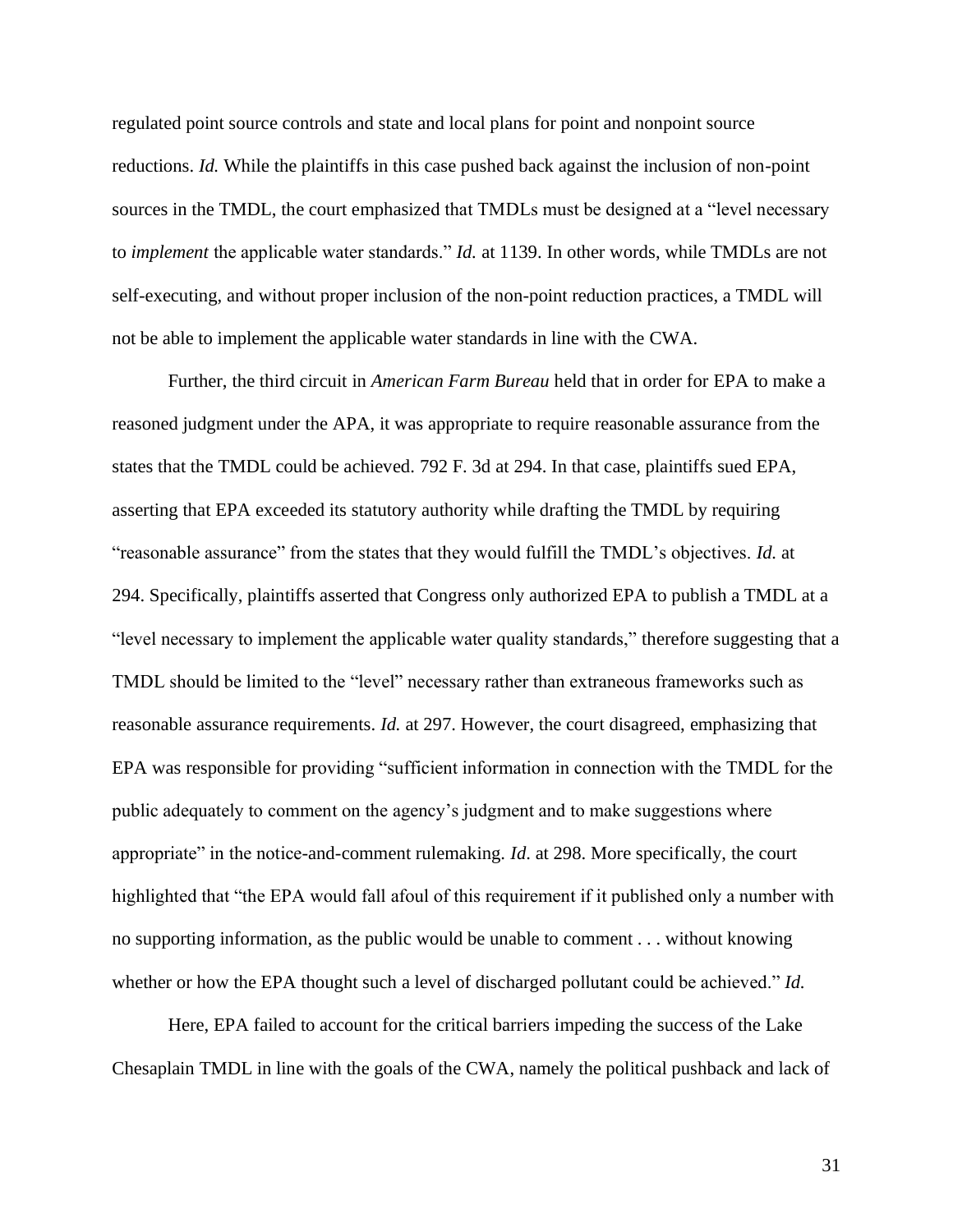compliance among agricultural sources to implement BMPs. The "relevant data" in the rulemaking record illustrates that the Lake Chesaplain TMDL cannot be accomplished without a commitment to reduction in non-point sources through BMPs. *See* Record at 8*; Motor Vehicle Mfrs. Ass'n,* 463 U.S. at 43. In fact, the Chesaplain Commission's supplemental report in July 2016 shows a need for dire progress. Record at 8. The maximum loading for Lake Chesaplain was calculated at 120 metric tons annually, yet existing loads as of 2015 were calculated as totaling 180 metric tons. *Id.* Importantly, the largest source of pollution was found to be coming from non-point sources released from CAFO manure spreading, other agricultural sources, and septic tank inputs. *Id.* at 9. The report emphasized that the reduction in non-point sources can only be accomplished through the implementation of BMPs. *Id.* First, the hog CAFOs are contributing substantial phosphorus pollution despite their status as "non-discharging" CAFOs because a large portion of their manure spreading reached Lake Chesaplain through groundwater flows and surface runoff, despite compliance with nutrient management plans. *Id.* Second, private septic systems are contributing a significant amount of phosphorus pollution to Lake Chesaplain as well, even though these sources are exempt from the Clean Water Act permitting as discharges. *Id.* Due to these unique challenges, the rulemaking record specifically proposed to implement a TMDL that accomplished a reduction in pollution through an equally phased abatement in phosphorus discharges by both the point sources and non-point sources. *Id.*  Moreover, these scientific conclusions "were not subject to substantive challenge." *Id.* However, as the rulemaking record notes, they were subject to political pressure. *Id.* at 10. Residential lakefront homeowners objected to the expensive septic tank maintenance and pumping that would be instituted by the BMP that required increased septic tank inspection and pumping schedules, and the Hog CAFOs objected to the possible imposition of BMPs, such as modified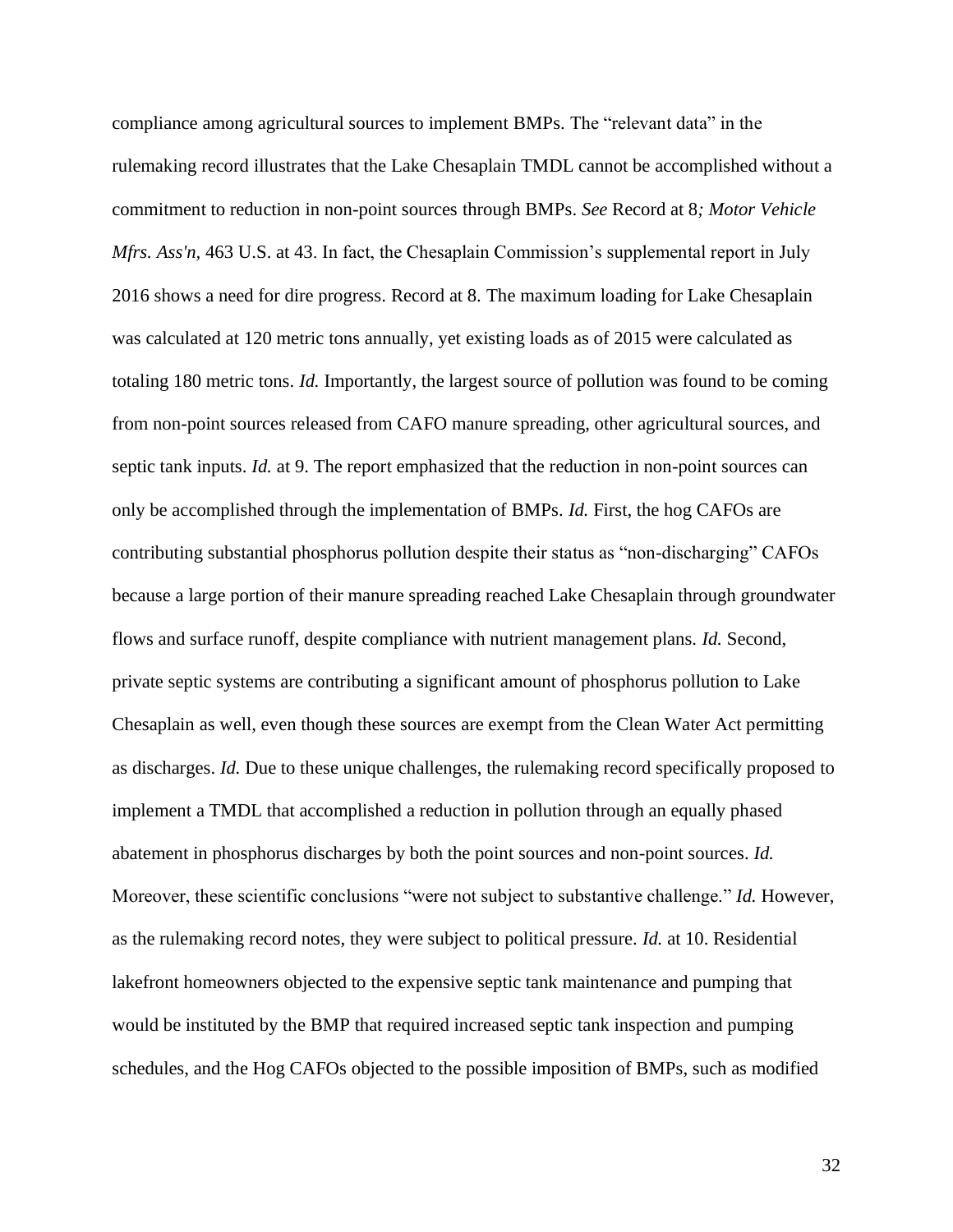feeds or physical and chemical treatment of manure streams, on their operations. *Id.* Due to this pressure, in July 2018, the DOFEC adopted the Hog CAFO's position and adopted a TMDL without any wasteload allocations or load allocations. *Id.*

EPA immediately saw that these positions were untenable if they were going to accomplish the goals of the CWA. *See id.* at 10. Therefore, EPA explicitly rejected the July 2018 DOFEC TMDL, pursuant to CWA § 303(d)(2), which did not require the imposition of BMPs to reduce non-point sources. *Id.* Instead, EPA adopted the original TMDL proposal specifically because it realized that the implementation of loading limits against non-point sources through BMPs was necessary to accomplish a reduction in pollution in the Chesaplain Watershed.

Yet, EPA explicitly "failed to consider an important aspect of the problem": the plan did not specify whether or how the proposed BMP measures would be enforced, even though the success of these programs is crucial to meet the goals of the TMDL and the record documents significant political pushback among the Hog CAFOs and home-owners. *See Motor Vehicle Mfrs. Ass'n,* 463 U.S. at 43; Record at 10. In this case, the problem is not, as it was in *Center for Biological Diversity,* "an area characterized by scientific and technological uncertainty" in which the courts "must proceed with particular caution." 749 F. 3d at 1088. Rather, here, as opposed to the need for efficient measurement technologies and field measurement data, EPA simply needs to ensure a way to enforce BMP mechanisms that have already been laid out against strong political will. *See id* at 1088.

Moreover, the agency did not "articulate a satisfactory explanation" for not requiring reasonable assurance that BMPs would be achieved. *See Motor Vehicle Mfrs. Ass'n,* 463 U.S. at 43. As in *Motor Vehicle Manufacturers Ass'n,* where the court noted that an agency decision was arbitrary and capricious because "not one sentence of its rulemaking statement discusses" using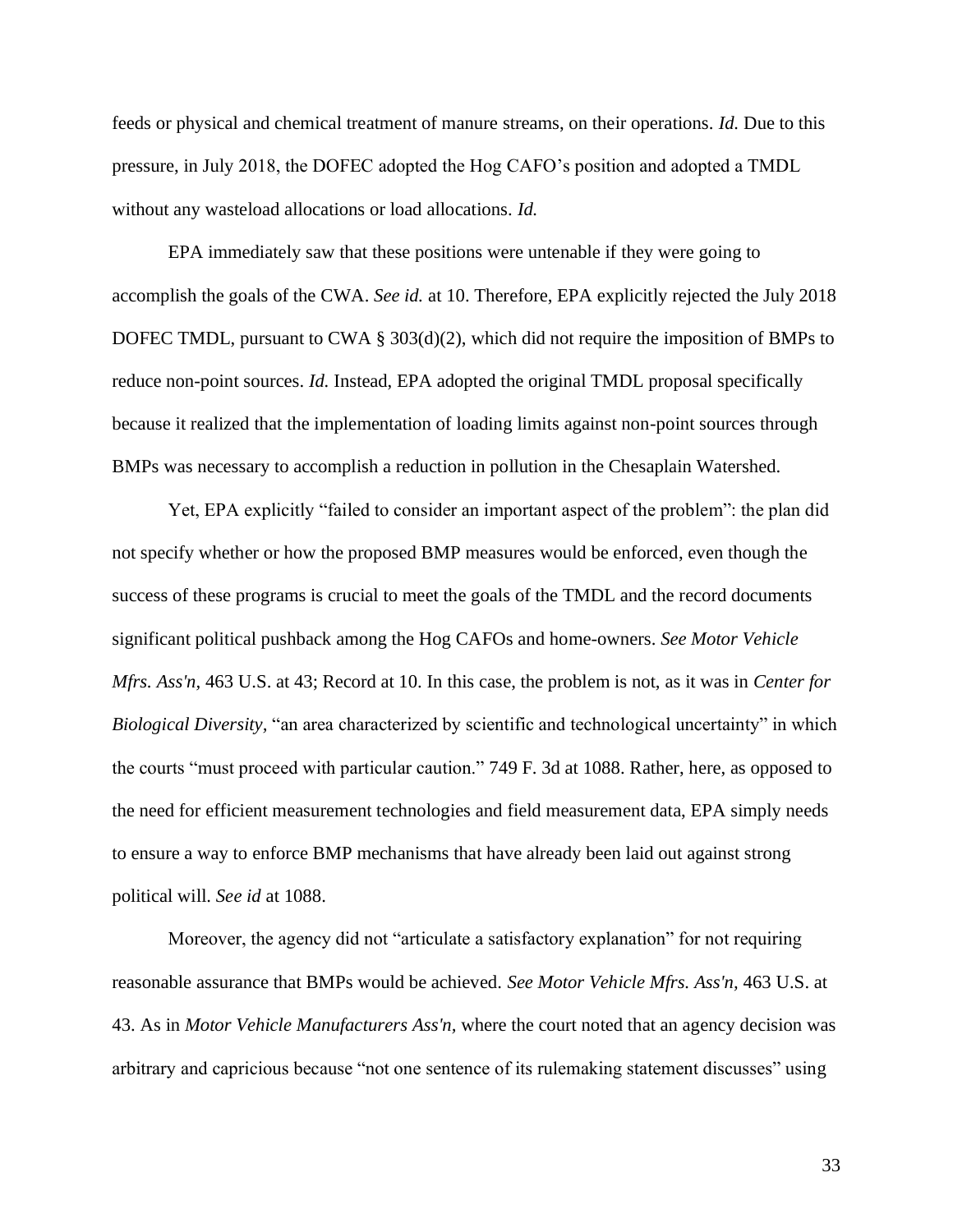alternative airbag technology only to meet the safety requirements, here, EPA provides no explanation for why it did not consider how or whether the proposed BMP measures would be enforced. *See id.* at 38. Importantly, EPA did not consider the BMP enforcement even though, as the court in *American Farm Bureau Federation* emphasized, it had previously accepted the importance of the issue in the rulemaking record. *See* 559 F. 3d at 521. While *Sierra Club* notes that the courts cannot require EPA to develop implementation plans, TMDLs are important "informational tools" that are essential for EPA to "serve as a link in the implementation chain" to attain the goals of the CWA. 296 F. 3d at 1023; *Pronsolino,* 291 F. 3d at 1129. As the court emphasizes in *Pronsolino*, TMDLs must be designed at a "level necessary to *implement* the applicable water standards." 291 F. 3d at 1139. In this case, EPA adopted the original TMDL which depended on the regulation of non-point sources through BMPs that would simply not be enforced. In this sense, EPA designed an "informational tool" that does not accomplish a level necessary to coordinate the applicable water standards the CWA requires. *Pronsolino*, 291 F. 3d at 1139. Here, as the court in *American Farm Bureau Federation* emphasized, EPA cannot meet the arbitrary and capricious standard if it publishes a TMDL where "the public would be unable to comment . . . without knowing whether or how the EPA thought such a level of discharged pollutant could be achieved." 792 F. 3d at 298. Moreover, these concerns have materialized: since EPA's adoption of the Lake Chesaplain TMDL, New Union has taken no steps to require phosphorus reduction BMPs by nonpoint sources in the Lake Chesaplain watershed and Lake Chesaplain waters continue to violate water quality standards.

For these reasons, EPA's adoption of a credit for anticipated BMP pollution reductions to reduce the stringency of wasteload allocations for point sources for implementation of the Lake